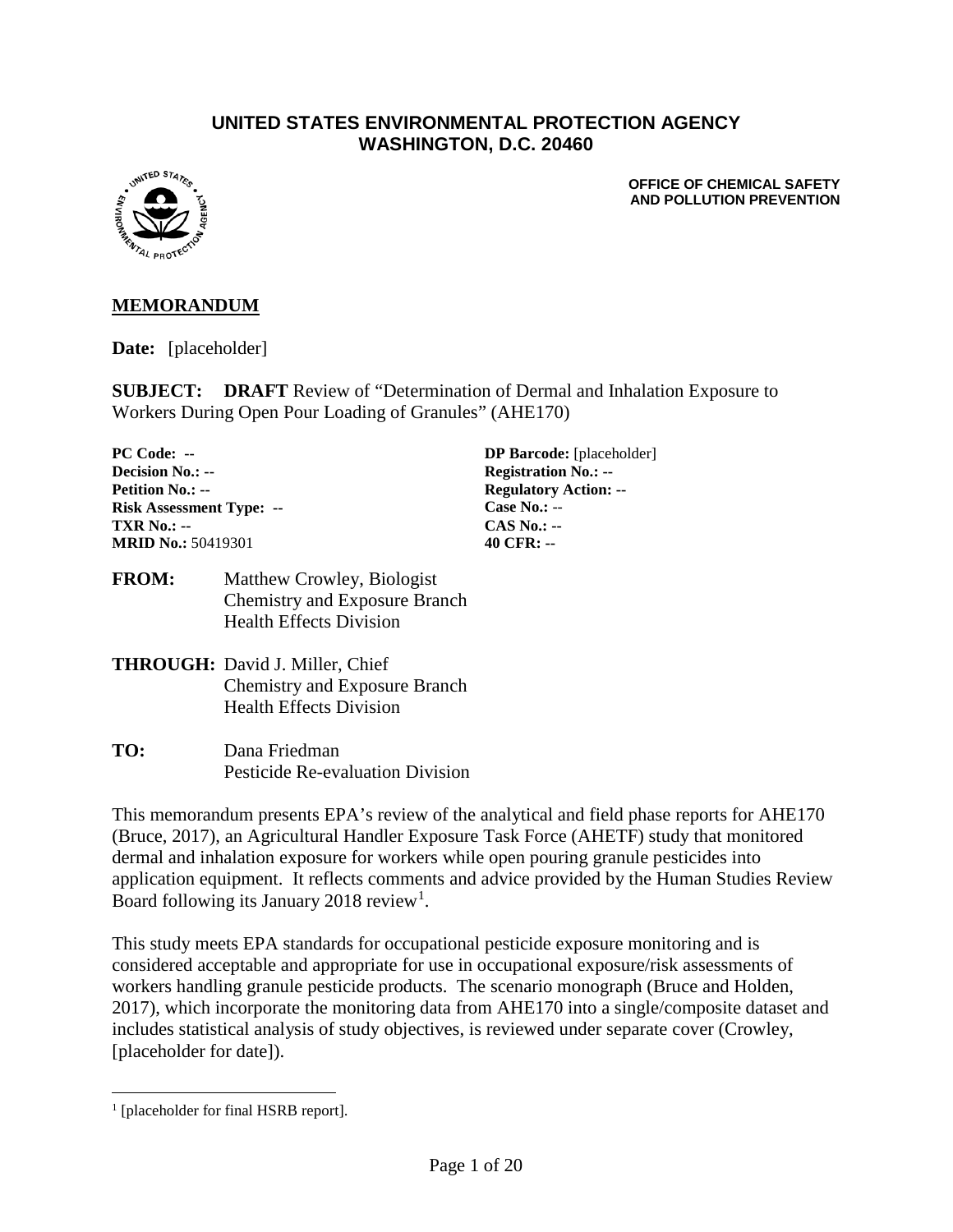#### **1.0 Executive Summary**

The Agricultural Handler Exposure Task Force (AHETF) monitored dermal and inhalation exposure for 21 workers while manually loading granule pesticide products into application equipment via open pouring of the product packages. Notably, two workers had incomplete dermal exposure monitoring as some of their hand exposure samples were broken and lost following collection. Imputation of those lost samples to make use of complete dermal exposure results is addressed in a separate EPA review (Crowley, [date]).

Monitoring was conducted across nine U.S states over 15 months. The workers' activity consisted of opening granule pesticide product bags/packages, typically by hand or using a knife, and manually pouring the contents into application equipment such as tractor planters or spreaders. As the monitoring was intended to represent manual lifting, opening and pouring of standard bags/packages, loading using "mini-bulk" packaging or "super sacks" was not included. Also by design, to match the intended use of the data as a discrete pesticide product loading scenario, the monitoring does not represent exposure during application of the granule pesticides.

|                | Table 1. AHE170 Summary              |                                      |              |                        |                |  |  |  |  |  |
|----------------|--------------------------------------|--------------------------------------|--------------|------------------------|----------------|--|--|--|--|--|
| Worker<br>ID   | <b>Type of Application Equipment</b> | <b>Relative Height of</b><br>Loading | <b>State</b> | <b>Monitoring Date</b> | Age<br>(years) |  |  |  |  |  |
| M1             | 12-Row Planter                       | Abdomen                              | ${\rm FL}$   | 3/19/2015              | 49             |  |  |  |  |  |
| M2             | <b>Twin-Row Planter</b>              | Chin                                 | FL           | 3/21/2015              | 28             |  |  |  |  |  |
| M <sub>3</sub> | Drop Spreader                        | Chest                                | FL           | 4/2/2015               | 59             |  |  |  |  |  |
| M4             | <b>Rotary Spreader</b>               | Thigh                                | NC           | 4/4/2015               | 56             |  |  |  |  |  |
| M <sub>5</sub> | 12-Row Planter                       | Waist                                | IA           | 4/28/2015              | 56             |  |  |  |  |  |
| M <sub>6</sub> | 12-Row Planter                       | Waist                                | IN           | 5/1/2015               | 45             |  |  |  |  |  |
| M <sub>7</sub> | 6-Row Planter                        | Waist                                | IA           | 5/3/2015               | 30             |  |  |  |  |  |
| M8             | 6-Row Planter                        | Chest                                | PA           | 5/14/2015              | 63             |  |  |  |  |  |
| M <sub>9</sub> | 6-Row Planter                        | Waist                                | IA           | 5/19/2015              | 28             |  |  |  |  |  |
| M10            | <b>Rotary Spreader</b>               | <b>Upper Chest</b>                   | <b>GA</b>    | 6/2/2015               | 20             |  |  |  |  |  |
| M11            | Drop Spreader                        | Face                                 | GA           | 8/18/2015              | 25             |  |  |  |  |  |
| M12            | 24-Row Planter                       | Waist                                | <b>MN</b>    | 4/14/2016              | 46             |  |  |  |  |  |
| M13            | 12-Row Planter                       | Waist                                | IN           | 4/20/2016              | 62             |  |  |  |  |  |
| M14            | 12-Row Planter                       | Waist                                | <b>MN</b>    | 4/22/2016              | 70             |  |  |  |  |  |
| M15            | 6-Row Planter                        | Waist                                | MN           | 4/23/2016              | 59             |  |  |  |  |  |
| M16            | 16-Row Planter                       | Waist                                | IN           | 4/25/2016              | 33             |  |  |  |  |  |
| M17            | 16-Row Planter                       | Waist                                | NE           | 5/6/2016               | 54             |  |  |  |  |  |
| M18            | 12-Row Planter                       | Waist                                | <b>NE</b>    | 5/7/2016               | 26             |  |  |  |  |  |
| M19            | 8-Row Planter                        | Waist                                | <b>NE</b>    | 5/7/2016               | 78             |  |  |  |  |  |
| M20            | 24-Row Planter                       | Chest                                | <b>NE</b>    | 5/16/2016              | 22             |  |  |  |  |  |
| M21            | 12-Row Planter                       | Waist                                | <b>SD</b>    | 5/18/2016              | 35             |  |  |  |  |  |
|                | Note: all study subjects were male.  |                                      |              |                        |                |  |  |  |  |  |

Table 1 presents a high-level summary of the exposure monitoring.

Monitored on actual days of work, workers loaded between 50 and 2,720 pounds of product over 3 to 6 separate loading events in 2 to 8 hours, totaling a range of 6 to 175 lbs of active ingredient handled. Results represent workers wearing long-sleeved shirts, pants, shoes/socks and chemical-resistant gloves. In some cases, due to product safety requirements, some workers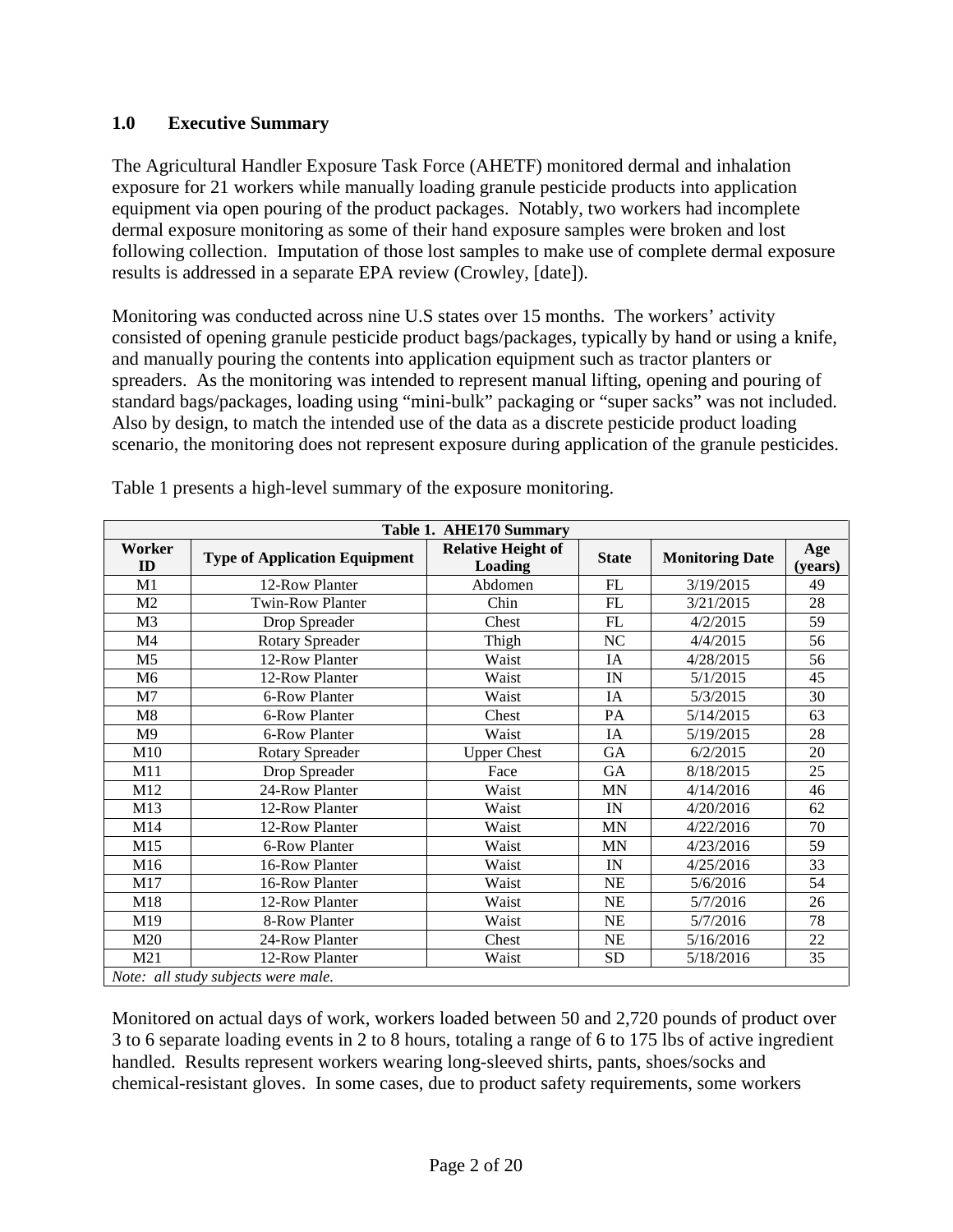wore eye protection and/or respirators, which required extrapolation of dermal exposure to areas covered by that equipment.

Dermal exposure was measured using hand washes, face/neck wipes, and whole body dosimeters (100% cotton union suits) for the remainder of the body (torso, arms, and legs). Per the study protocol (AHETF, 2014), in cases where product safety requirements instructed workers to wear two layers of clothing, the whole-body dosimeter served as the required second layer of clothing. Inhalation exposure was measured using personal air sampling pumps and OSHA Versatile Samplers (OVS) mounted on the shirt collar.

The study followed the applicable and most up-to-date AHETF standard operating procedures (SOPs) and the corresponding protocol. Protocol amendments and deviations were appropriately documented. Analytical field and laboratory recovery results were acceptable, generally averaging between 70 and 120% recovery, with coefficients of variation largely less than 25%.

A high-level summary of dermal and inhalation exposures is provided in Table 2 below. For more formal use and application of the data in exposure assessment, users are directed to a separate EPA review (Crowley, [date]).

| Table 2. AHE170 Exposure Summary <sup>1</sup> |                                |                                                                                                   |                   |                                                                                                                      |  |  |  |  |
|-----------------------------------------------|--------------------------------|---------------------------------------------------------------------------------------------------|-------------------|----------------------------------------------------------------------------------------------------------------------|--|--|--|--|
|                                               |                                | <b>Inhalation Exposure</b>                                                                        |                   |                                                                                                                      |  |  |  |  |
| Statistic <sup>2</sup>                        | $\mathbf{H}$ ands <sup>3</sup> | Head <sup>4</sup>                                                                                 | Body <sup>5</sup> | $(\mu g)^6$                                                                                                          |  |  |  |  |
| Minimum                                       | 0.04                           | 0.80                                                                                              | 1.7               | 1.86                                                                                                                 |  |  |  |  |
| Maximum                                       | 132                            | 105                                                                                               | 403               | 162                                                                                                                  |  |  |  |  |
| Mean                                          | 15<br>30.6<br>28<br>113        |                                                                                                   |                   |                                                                                                                      |  |  |  |  |
|                                               |                                | <sup>1</sup> Results shown include adjustments for field fortification sampling.                  |                   |                                                                                                                      |  |  |  |  |
|                                               |                                | <sup>2</sup> Means are simple averages (i.e., sum of values $\div$ n)                             |                   |                                                                                                                      |  |  |  |  |
|                                               |                                | <sup>3</sup> Results do not include imputation for lost hand wash samples for workers M1 and M2.  |                   |                                                                                                                      |  |  |  |  |
|                                               |                                | <sup>4</sup> Results include extrapolation of face/neck wipe samples to non-wiped portions of the |                   |                                                                                                                      |  |  |  |  |
| face/neck/head.                               |                                |                                                                                                   |                   |                                                                                                                      |  |  |  |  |
|                                               |                                | <sup>5</sup> Represents the sum of two (upper and lower body) inner dosimeter samples.            |                   |                                                                                                                      |  |  |  |  |
|                                               |                                |                                                                                                   |                   | <sup>6</sup> Inhalation exposure ( $\mu$ g) = Residue collected * [Breathing rate (L/min) ÷ Pump rate (L/min)]. Pump |  |  |  |  |
|                                               |                                | rates generally were 2 L/min; breathing rate of 26.7 L/min assumed (NAFTA, 1998).                 |                   |                                                                                                                      |  |  |  |  |

## **2.0 Summary of Field Study Characteristics**

This section provides summary characteristics for AHE170. While a summary is provided, the submitted AHE170 report should be consulted for more specific details (applicable sections, tables, and/or page numbers are provided).

## **2.1 Administrative Summary**

AHE170 was sponsored by the AHETF and adequately followed both the protocol and scenario construction plan (AHETF, 2014), the AHETF Governing Document (AHETF, 2008 and 2010), and applicable AHETF SOPs.

The study was conducted in compliance with Good Laboratory Practice Standards (GLPS) (40 CFR §160) and met the standards in EPA Test Guidelines Series 875 – Occupational and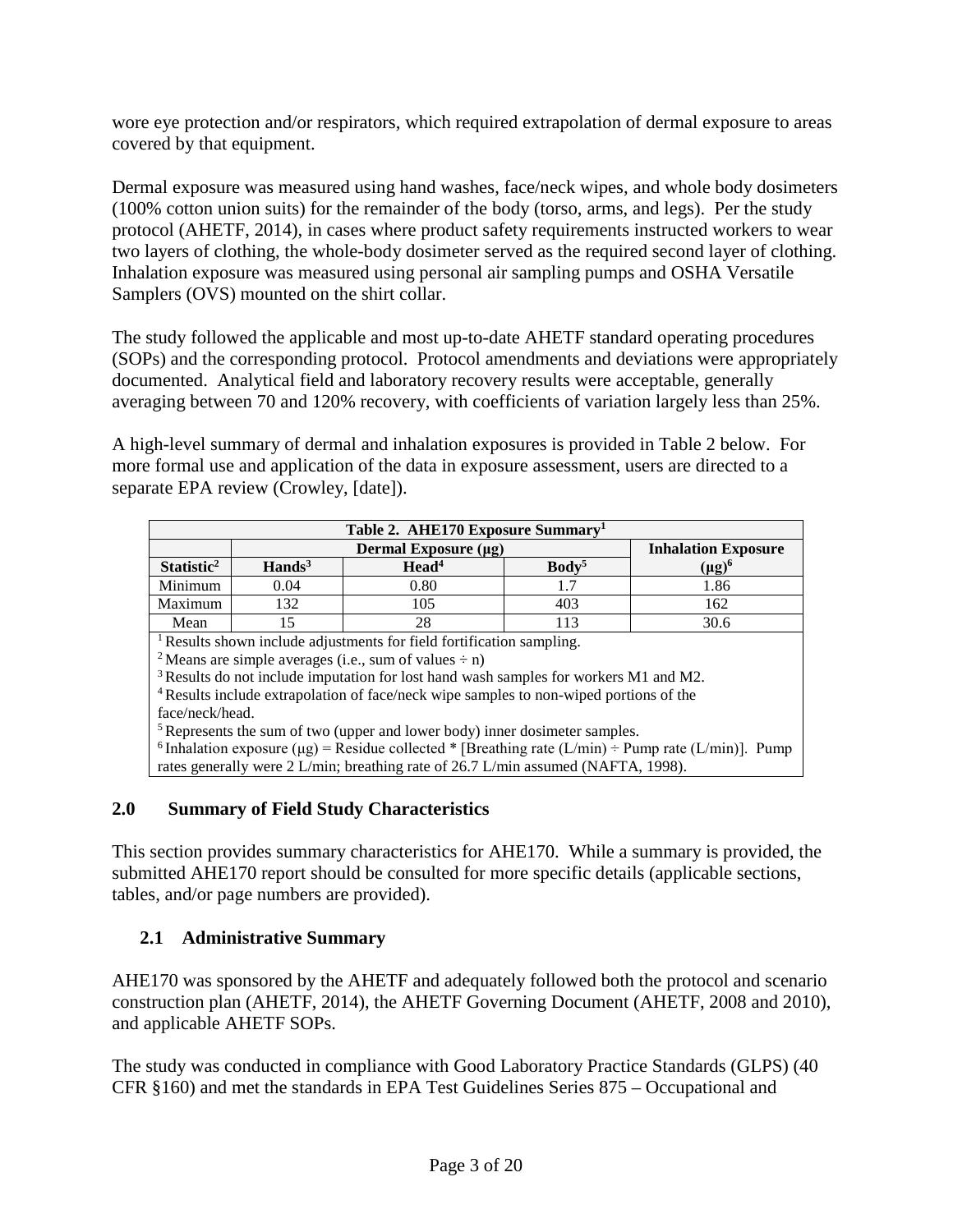Residential Exposure (875.1100 – dermal exposure; 875.1300 – inhalation exposure). Signed copies of acceptable Quality Assurance and Data Confidentiality statements were provided.

Amendments to the protocol were appropriately documented and followed and protocol deviations were reported. To mitigate recruitment difficulties experienced in the study, most protocol amendments were intended to expand the potential pool of eligible workers to monitor by adding a potential surrogate active ingredient and to allow some workers to be monitored outside of pre-designated monitoring areas. Protocol deviations included use of (valid) analytical methods not specified in the protocol, lack of fully sampling some test substance, and lack of a hand wash at a protocol-specified instance.

EPA considers the amendments reasonable and useful additions for obtaining results consistent with the intent of the study's purpose and original protocol. For a more detailed summary of protocol amendments and deviations, see Section 4.0 below and refer to AHE170 pages 12-13 as well as AHE170 Appendix A (pages 277-295).

# **2.2 Test Materials**

The protocol specified 10 surrogate active ingredients that could be used by the monitored workers<sup>[2](#page-3-0)</sup>. Additionally, in March 2015 protocol amendment 1 added 2,4-D as an additional potential surrogate chemical. Ultimately, monitored workers used 5 of the 11 surrogates (tefluthrin, chlorpyrifos, pendimethalin, permethrin, and 2,4-D). The various EPA-registered granule products containing those active ingredients are outlined in Table 4 below.

All products were standard/typical granule formulations<sup>[3](#page-3-1)</sup>; none were considered engineered to be reduced dust or include carriers such as polymer coatings. All were packaged in paper or plastic bags weighing approximately 50 pounds. In the AHE170 study report, Table 2 on page 88-89 provides more specific details on the products used.

|                     | Table 4. AHE170 Summary of Pesticide Products Used |                                                 |                  |  |  |  |  |  |  |
|---------------------|----------------------------------------------------|-------------------------------------------------|------------------|--|--|--|--|--|--|
| <b>Product Name</b> | EPA Reg. No.                                       | <b>Active Ingredient</b><br>(% product content) | <b>Worker ID</b> |  |  |  |  |  |  |
|                     |                                                    |                                                 | M8               |  |  |  |  |  |  |
|                     |                                                    |                                                 | M6               |  |  |  |  |  |  |
| Force G             | 100-1075                                           |                                                 | M13              |  |  |  |  |  |  |
|                     |                                                    |                                                 | M <sub>16</sub>  |  |  |  |  |  |  |
|                     |                                                    | Tefluthrin                                      | M <sub>12</sub>  |  |  |  |  |  |  |
|                     |                                                    | (3%)                                            | M15              |  |  |  |  |  |  |
|                     |                                                    |                                                 | M17              |  |  |  |  |  |  |
|                     |                                                    |                                                 | M18              |  |  |  |  |  |  |
|                     |                                                    |                                                 | M <sub>19</sub>  |  |  |  |  |  |  |
|                     |                                                    |                                                 | M <sub>20</sub>  |  |  |  |  |  |  |
| 2,4-D Granules      | 228-61                                             | $2,4-D$                                         | M <sub>4</sub>   |  |  |  |  |  |  |

<span id="page-3-0"></span> $2$  Carbaryl, dithiopyr, tefluthrin, ethalfluralin, chlorpyrifos, imidacloprid, mefenoxam, pendimethalin, permethrin, thiophanate-methyl

<span id="page-3-1"></span><sup>&</sup>lt;sup>3</sup> From AHE170: EPA "considers granular pesticide products to include those products composed of a high percentage (generally greater than 90%) of granular inert carrier(s) (corn cobs, clay, limestone, sand, food) and a minimal amount of sticker/binder (generally 5% or less of the formulation)".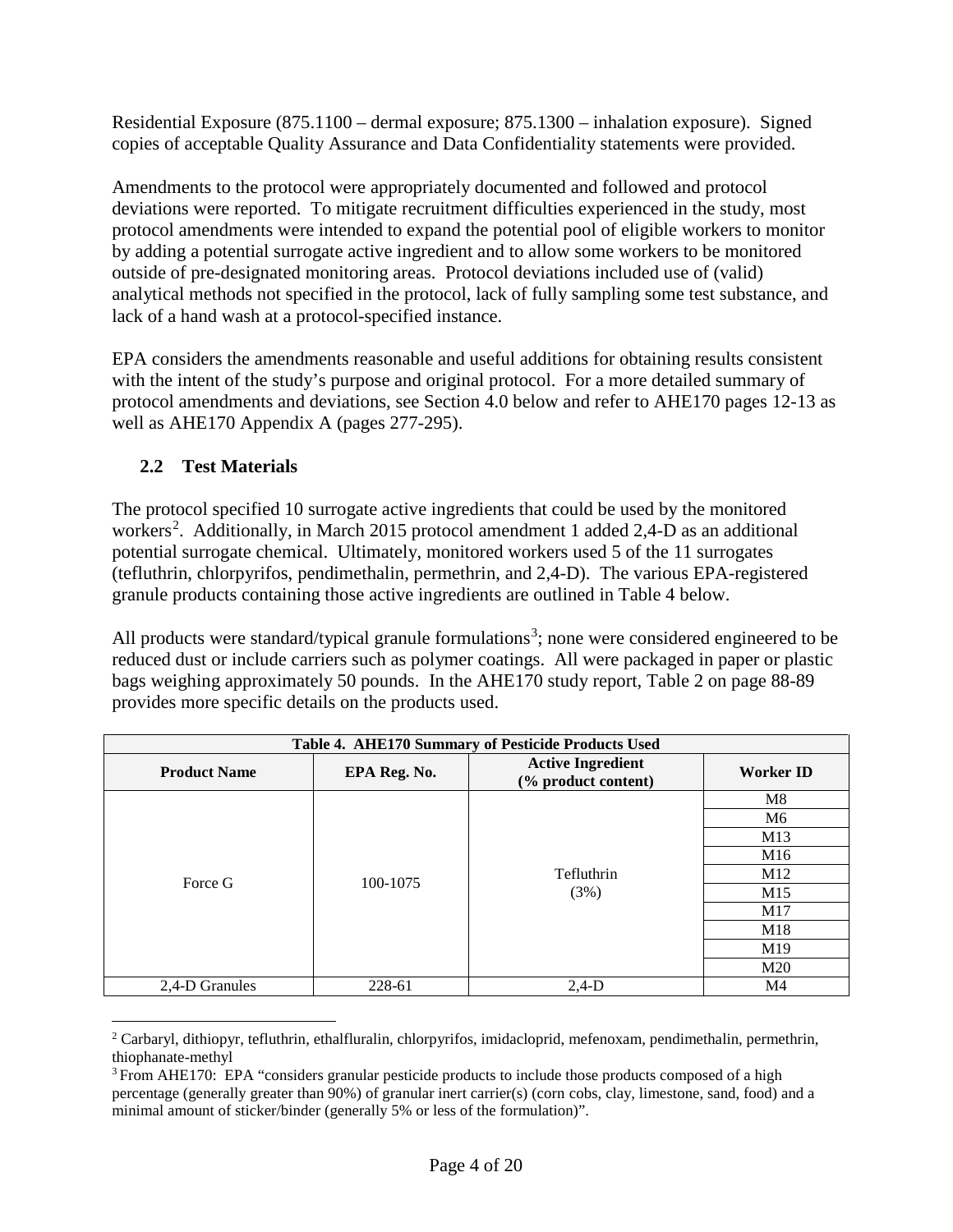| Table 4. AHE170 Summary of Pesticide Products Used |              |                                                                                                                      |                |  |  |  |  |
|----------------------------------------------------|--------------|----------------------------------------------------------------------------------------------------------------------|----------------|--|--|--|--|
| <b>Product Name</b>                                | EPA Reg. No. | <b>Active Ingredient</b><br>(% product content)                                                                      | Worker ID      |  |  |  |  |
|                                                    |              | $(19\%**)$                                                                                                           |                |  |  |  |  |
| Pendulum 2G                                        | 241-375      | Pendimethalin<br>$(2\%)$                                                                                             | M10            |  |  |  |  |
|                                                    |              | Chlorpyrifos                                                                                                         | M1             |  |  |  |  |
| Lorsban 15G                                        | 62719-34     | (14.75%)                                                                                                             | M <sub>5</sub> |  |  |  |  |
|                                                    |              |                                                                                                                      | M <sup>9</sup> |  |  |  |  |
|                                                    |              |                                                                                                                      | M11            |  |  |  |  |
| Chlorpyrifos 15G                                   | 19713-505    | Chlorpyrifos                                                                                                         | M <sub>2</sub> |  |  |  |  |
|                                                    |              | $(14.7\%)$                                                                                                           | M7             |  |  |  |  |
|                                                    |              |                                                                                                                      | M14            |  |  |  |  |
| Precept Insecticide                                | 100-1075-524 | Tefluthrin<br>$(2.9\%)$                                                                                              | M21            |  |  |  |  |
| Pounce 1.5G                                        | 279-3059     | Permethrin<br>$(1.5\%)$                                                                                              | M <sub>3</sub> |  |  |  |  |
|                                                    |              | **The nominal concentration on the product label is 28.9% 2,4-D ethylhexyl ester ( $C_{16}H_{22}CL_2O_3$ ). However, |                |  |  |  |  |
|                                                    |              | because the analytical method for the exposure dosimetries are based on the 2,4-D free acid ( $C_8H_6CL_2O_3$ ), the |                |  |  |  |  |
|                                                    |              | contents in the product are also expressed as the free acid. AHE170 Appendix G shows the free acid content of the    |                |  |  |  |  |

Per GLP, AHETF analyzed the test substances for purity, with all tests demonstrating the actual product active ingredient content percentages matching nominal label statements. Certificates of Analysis, which formally document analysis of the test substances, are provided in AHE170 Appendix G pages 814-841. In terms of exposure monitoring in this study, purity analysis is important for the purposes of determining the amount of active ingredient handled by each worker. The amount of product and active ingredient handled by each worker is outlined in Section 2.7 below.

test substance at 19% which converts to 29% of the ester, matching the stated concentration on the product label.

# **2.3 Sample Size, Monitored Workers, and Locations**

According to the AHE170 study protocol (AHETF, 2014) and the AHETF Governing Document (AHETF, 2008 and 2010), a "7 x 3" configuration was deemed a reasonable approach for these scenarios. That is, a total of 21 "monitoring units" (MU), obtained by monitoring exposure from 7 distinct study locations across the U.S., each with 3 workers per location would likely satisfy pre-defined data accuracy benchmarks.

In actuality, this cost-effective approach was not completely achieved. Though 7 distinct geographical locations were monitored, the temporal differences resulted in a (less costeffective) configuration of 8 clusters. Additionally, 4 workers (instead of 3) were monitored in each of two monitoring areas. This slight change to the data configuration (outlined in protocol amendment 4) was largely due to recruitment difficulties related to significant rainfall in the northeast U.S in the 2016 spring planting season.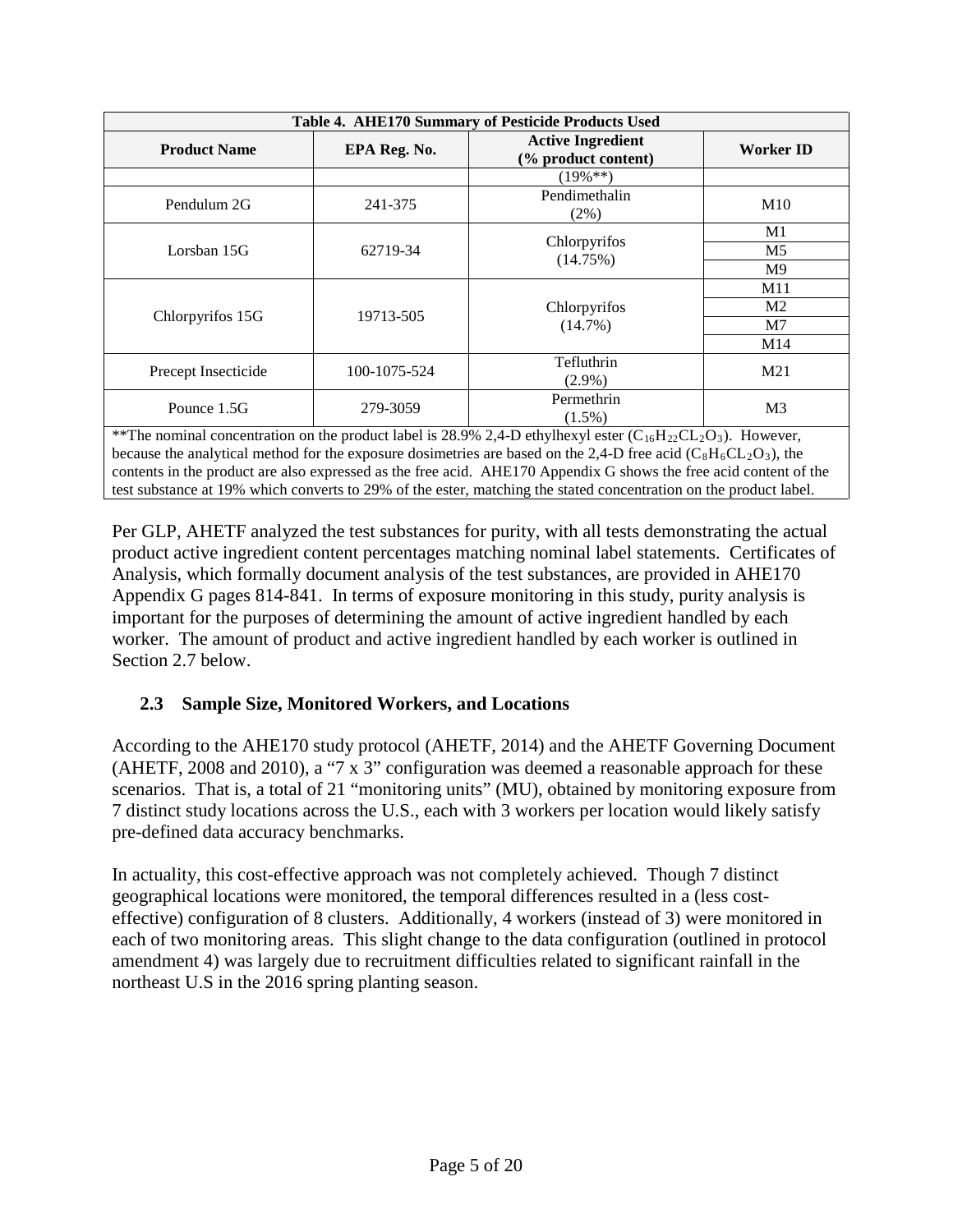Thus, the final dataset consisted of 21 separate workers<sup>[4](#page-5-0)</sup> monitored loading granule pesticide products in nine U.S. states (Iowa, Florida, Georgia, Nebraska, South Dakota, Pennsylvania, North Carolina, Indiana, and Minnesota) from 2015-2016. Instead of the intended 7 "clusters", the 21 monitored workers ultimately comprised 8 distinct "clusters", when considering spatial proximity as well as a temporal proximity. Per protocol, no worker was monitored twice (no "repeat measures") and, to reduce any potential similarities related to training, all workers were employed by different farms/employers.

Table 5 below provides a summary of the characteristics of the 21 monitored workers, while the AHE170 study report provides additional details in Table 3 on pages 90-93.

| Table 5. AHE170 Worker and Location Summary |      |         |        |                        |                            |                   |  |  |
|---------------------------------------------|------|---------|--------|------------------------|----------------------------|-------------------|--|--|
| <b>Worker ID</b><br>Gender                  |      | Age     | Weight | <b>Work Experience</b> | <b>Monitoring Location</b> | <b>Monitoring</b> |  |  |
|                                             |      | (years) | $(lb)$ | (years)                | (U.S. State)               | Year              |  |  |
| M1                                          | Male | 49      | 224    | 8                      | FL                         | 3/19/2015         |  |  |
| M <sub>2</sub>                              | Male | 28      | 229    | 9                      | FL                         | 3/21/2015         |  |  |
| M <sub>3</sub>                              | Male | 59      | 202    | 9                      | FL                         | 4/2/2015          |  |  |
| M4                                          | Male | 56      | 204    | 30                     | NC                         | 4/4/2015          |  |  |
| M <sub>5</sub>                              | Male | 56      | 350    | 35                     | IA                         | 4/28/2015         |  |  |
| M6                                          | Male | 45      | 161    | 20                     | IN                         | 5/1/2015          |  |  |
| M7                                          | Male | 30      | 278    | 3                      | IA                         | 5/3/2015          |  |  |
| M8                                          | Male | 63      | 170    | >30                    | PA                         | 5/14/2015         |  |  |
| M <sub>9</sub>                              | Male | 28      | 175    | 3                      | IA                         | 5/19/2015         |  |  |
| M10                                         | Male | 20      | 133    | < 1                    | GA                         | 6/2/2015          |  |  |
| M11                                         | Male | 25      | 145    | 10                     | GA                         | 8/18/2015         |  |  |
| M12                                         | Male | 46      | 210    | 10                     | <b>MN</b>                  | 4/14/2016         |  |  |
| M13                                         | Male | 62      | 196    | 30                     | IN                         | 4/20/2016         |  |  |
| M14                                         | Male | 70      | 162    | 40                     | <b>MN</b>                  | 4/22/2016         |  |  |
| M15                                         | Male | 59      | 168    | 30                     | <b>MN</b>                  | 4/23/2016         |  |  |
| M16                                         | Male | 33      | 306    | 5                      | IN                         | 4/25/2016         |  |  |
| M17                                         | Male | 54      | 254    | 28                     | <b>NE</b>                  | 5/6/2016          |  |  |
| M18                                         | Male | 26      | 152    | 7                      | $NE$                       | 5/7/2016          |  |  |
| M19                                         | Male | 78      | 173    | 50                     | <b>NE</b>                  | 5/7/2016          |  |  |
| M20                                         | Male | 22      | 146    | 5                      | NE                         | 5/16/2016         |  |  |
| M21                                         | Male | 35      | 278    | 15                     | <b>SD</b>                  | 5/18/2016         |  |  |

## **2.4 Environmental Conditions**

Temperature (including heat index), humidity, wind speed and direction, and rainfall were all reported. The maximum reported temperature was 89° F (NE in May 2016 and GA in August 2015) and the lowest reported temperature was 37° F (IA in May 2015). No monitoring was affected or halted as a result of the ambient temperature exceeding the pre-defined threshold of concern for potential heat-related injury. Rain did not impact any of the monitoring samples, though as previously stated in Section 2.3, rainfall in the northeast U.S. in 2016 resulted in recruitment difficulties, ultimately altering the overall spatial and temporal configuration of the dataset. Maximum reported wind speed was approximately 19 miles per hour.

<span id="page-5-0"></span> <sup>4</sup> As previously mentioned, only 19 workers had complete dermal exposure monitoring results. Worker IDs M1 and M2 had incomplete dermal exposure results due to lost hand wash samples. Imputation of those results is not covered by this review. See Section 3.3.3 for more information.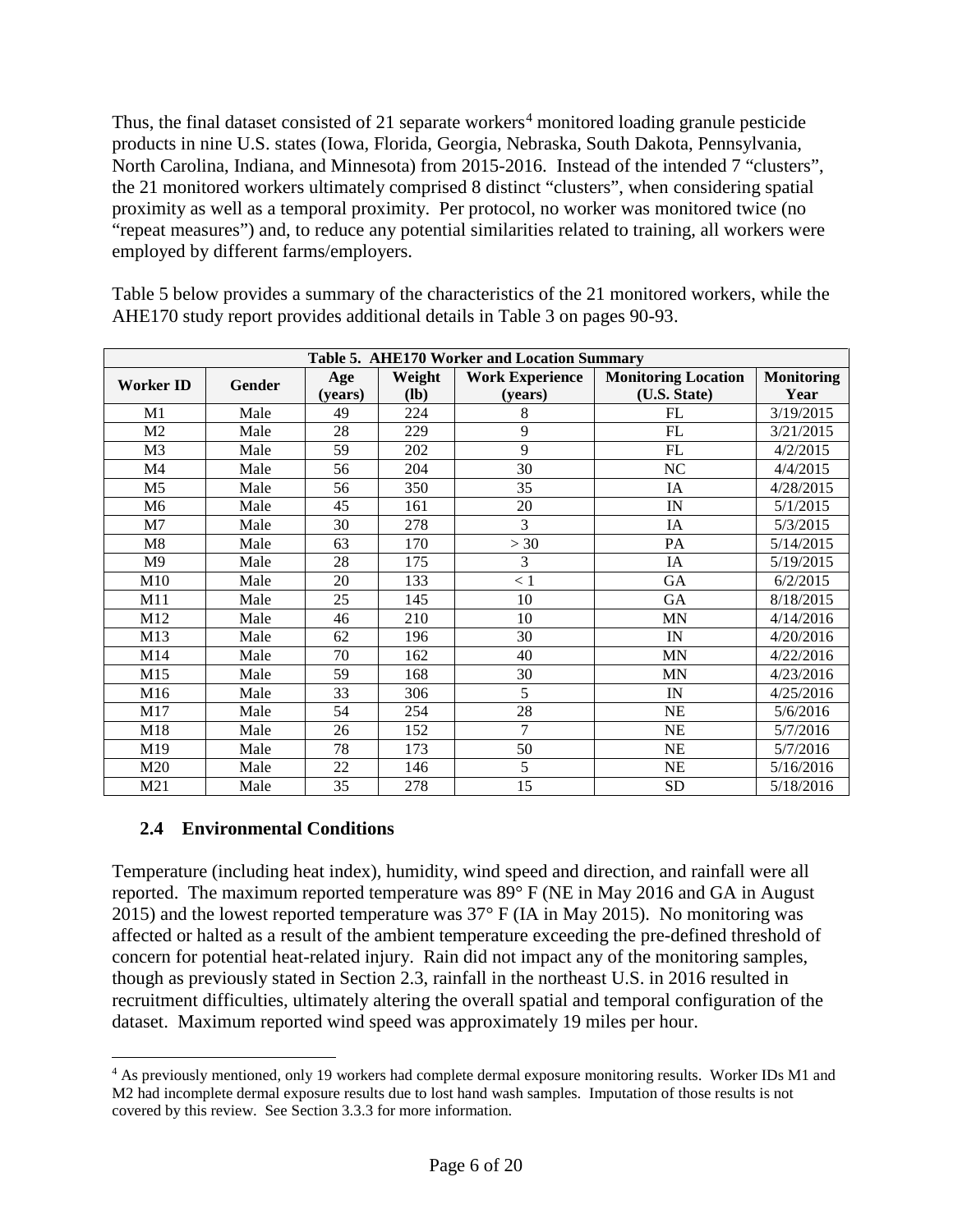For more details on environmental conditions see the AHE170 report Table 7 (pages 102-105).

## **2.5 Clothing and Personal Protective Equipment (PPE)**

Per the stated goals of the AHETF, monitoring open pour loading of granule pesticide products was conducted to represent exposure while wearing long-sleeve shirts, pants, shoes/socks, chemical-resistant gloves and no respiratory protection. No deviations, such as workers wearing additional chemical-resistant aprons or headgear, were noted. Monitoring was conducted while the workers wore their normal clothing on the scheduled monitoring day, so long as the clothing met the standards of the EPA Worker Protection Standard (WPS) for pesticides; in no instance did a worker's clothing need to be replaced. In one instance (worker M1), because the participant did not have label-required chemical-resistant footwear, the AHETF provided rubber boots.

Per protocol, new chemical-resistant gloves were supplied by the AHETF to all workers at the beginning of the day and were available throughout the day according to WPS requirements. All chemical-resistant gloves used were of made of nitrile rubber, barrier laminate, or Viton®, materials consistent with requirements on the labels of all the products used (for reference see products outlined in Section 2.2 above). Also in accordance with the protocol, where products required wearing two layers of clothing, the whole-body dosimeter served as the second layer; this was the case for the 7 workers handling chlorpyrifos-containing products.

Additionally, 8 workers wore protective eyewear and/or respirators due to product safety requirements. In these cases, to simulate workers who do not wear any eye protection or respirators, the exposure measurements were adjusted (according to AHETF SOP 9.K) to extrapolate deposited residue to those portions of the face/head covered by the protective eyewear or respirator (see Section 3.3.2)<sup>[5](#page-6-0)</sup>.

More specific details on work clothing and PPE can be found in the AHE170 study report in Tables 4 and 5 on pages 94-97.

## **2.6 Loading Equipment and Methods**

For these studies monitoring was conducted only for exposure during loading granule products into application equipment – by design, to match the intended use of the data as a discrete loading scenario, monitoring was not conducted during application. All products were approximately 50 lb paper or plastic bags, however some were opened slightly different than others. For example, some of the bags were designed to easily open up half-way across the top, while workers used knives to cut open others. Additionally, the heights from which the workers poured the bag's contents into the equipment varied, with most workers pouring from waist height while others were at head height. Loading was done by manually lifting and pouring the contents into the "hoppers" of granule application equipment such as planters and spreaders.

<span id="page-6-0"></span><sup>&</sup>lt;sup>5</sup> These calculations and results are presented by the AHETF in their scenario monograph (AHE1017), but not in the submission for AHE170.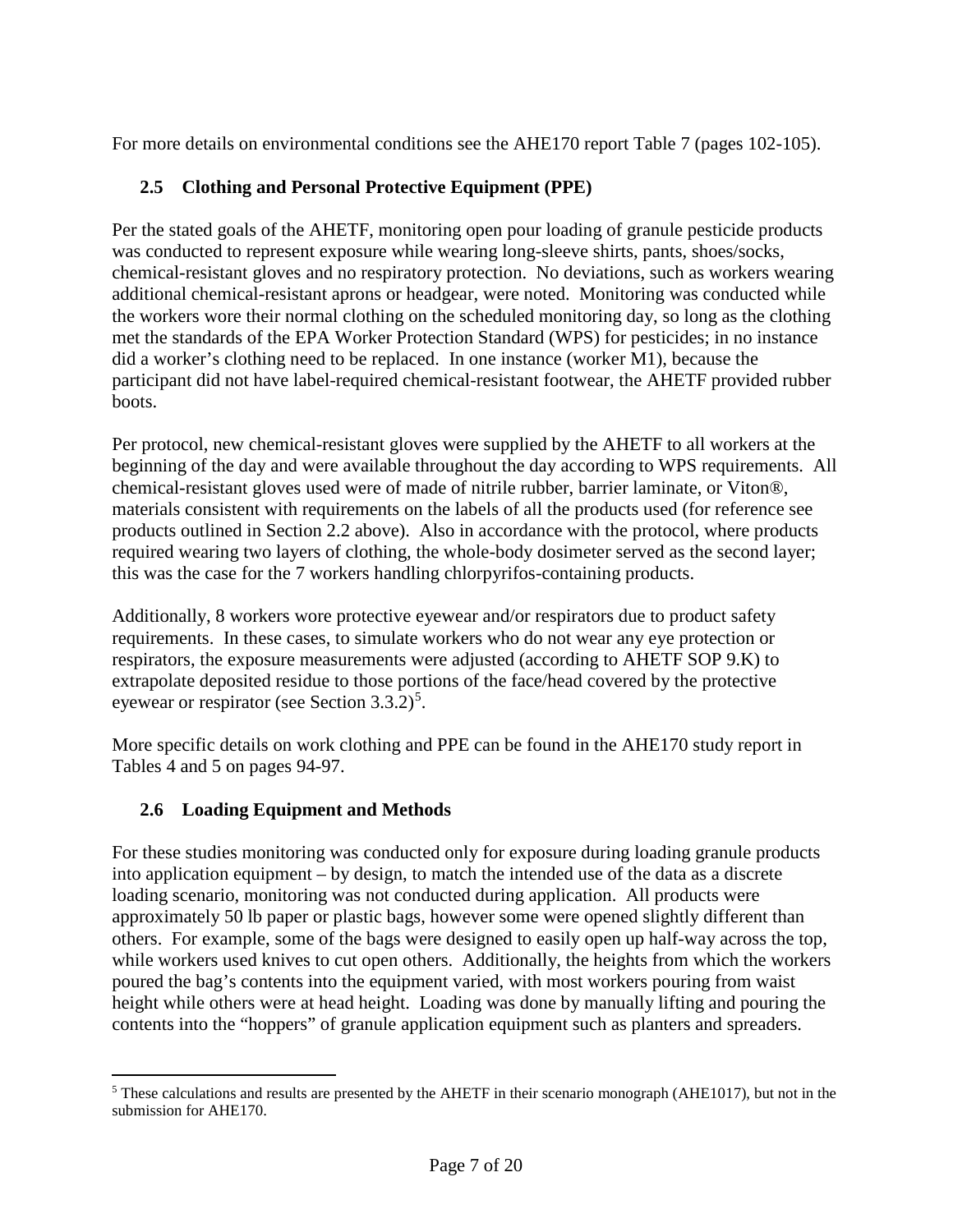Workers who load granule pesticides using more automated systems such as mini-bulk containers or super sacks were not monitored in this study.

| Table 6. AHE170 Loading Summary |                                |                         |                |                    |  |  |  |  |  |
|---------------------------------|--------------------------------|-------------------------|----------------|--------------------|--|--|--|--|--|
| Worker ID                       | <b>Relative Loading Height</b> | Equipment               | No. of hoppers | <b>Type of Bag</b> |  |  |  |  |  |
| M1                              | Abdomen                        | 12-Row Planter          | 12             | Paper              |  |  |  |  |  |
| M <sub>2</sub>                  | Chin                           | <b>Twin-Row Planter</b> | 6              | Plastic            |  |  |  |  |  |
| M <sub>3</sub>                  | Chest                          | Drop Spreader           | 3              | Paper              |  |  |  |  |  |
| M <sub>4</sub>                  | Thigh                          | <b>Rotary Spreader</b>  | 1              | Plastic            |  |  |  |  |  |
| M <sub>5</sub>                  | Waist                          | 12-Row Planter          | 12             | Paper              |  |  |  |  |  |
| M6                              | Waist                          | 12-Row Planter          | 12             | Plastic            |  |  |  |  |  |
| M7                              | Waist                          | 6-Row Planter           | 6              | Plastic            |  |  |  |  |  |
| M8                              | Chest                          | 6-Row Planter           | 6              | Plastic            |  |  |  |  |  |
| M <sub>9</sub>                  | Waist                          | 6-Row Planter           | 6              | Paper              |  |  |  |  |  |
| M10                             | <b>Upper Chest</b>             | <b>Rotary Spreader</b>  | $\mathbf{1}$   | Paper              |  |  |  |  |  |
| M11                             | Face                           | Drop Spreader           | 6              | Plastic            |  |  |  |  |  |
| M12                             | Waist                          | 24-Row Planter          | 24             | Plastic            |  |  |  |  |  |
| M13                             | Waist                          | 12-Row Planter          | 12             | Plastic            |  |  |  |  |  |
| M14                             | Waist                          | 12-Row Planter          | 12             | Plastic            |  |  |  |  |  |
| M15                             | Waist                          | 6-Row Planter           | 6              | Plastic            |  |  |  |  |  |
| M16                             | Waist                          | 16-Row Planter          | 16             | Plastic            |  |  |  |  |  |
| M17                             | Waist                          | 16-Row Planter          | 16             | Plastic            |  |  |  |  |  |
| M18                             | Waist                          | 12-Row Planter          | 12             | Plastic            |  |  |  |  |  |
| M19                             | Waist                          | 8-Row Planter           | 8              | Plastic            |  |  |  |  |  |
| M20                             | Chest                          | 24-Row Planter          | 24             | Plastic            |  |  |  |  |  |
| M21                             | Waist                          | 12-Row Planter          | 12             | Plastic            |  |  |  |  |  |

Table 6 below summarizes the loading characteristics. The AHE170 study report provides more details in Table 6 on pages 98-101.

#### **2.7 Application Rates and Amount of Active Ingredient Handled**

According to the AHE170 study protocol (AHETF, 2014) and the AHETF Governing Document (AHETF, 2008 and 2010), the total amount of active ingredient applied should be diversified across the scenario and within each study location.

Workers handled between 50 and 2720 lbs of product over the course of 2 to 8 hours. Using the product concentration – determined by laboratory purity analysis – and the amount of product handled, the AHETF calculated the amount of active ingredient handled. Workers handled between 6 and 175 lbs of active ingredient (tefluthrin, chlorpyrifos, permethrin, 2,4-D, or pendimethalin). Table 7 below provides more detail on the amount of active ingredient handled. The submitted AHE170 study report Table 6 (on pages 98-101) should also be referenced.

|                | Table 7. AHE170 Amount of Active Ingredient Handled |               |                 |                         |       |            |           |  |  |
|----------------|-----------------------------------------------------|---------------|-----------------|-------------------------|-------|------------|-----------|--|--|
| Worker         | Bag                                                 | # <b>Bags</b> | <b>Exposure</b> | AaiH                    |       |            |           |  |  |
| $\mathbf{D}$   | Size (lb)                                           | handled       | Handled (lb)    | product <sup>a, b</sup> | Loads | Time (hrs) | $(lbs)^c$ |  |  |
| M1             | 50                                                  |               | 600             | 14.75                   |       | 7.0        | 88.5      |  |  |
| M <sub>2</sub> | 50                                                  |               | 300             | 14.7                    |       | 5.3        | 44.0      |  |  |
| M3             | 50                                                  |               | 388             |                         |       | 6.1        | 5.8       |  |  |
| M4             | 50                                                  |               | 200             | 19                      |       | 2.8        | 38.2      |  |  |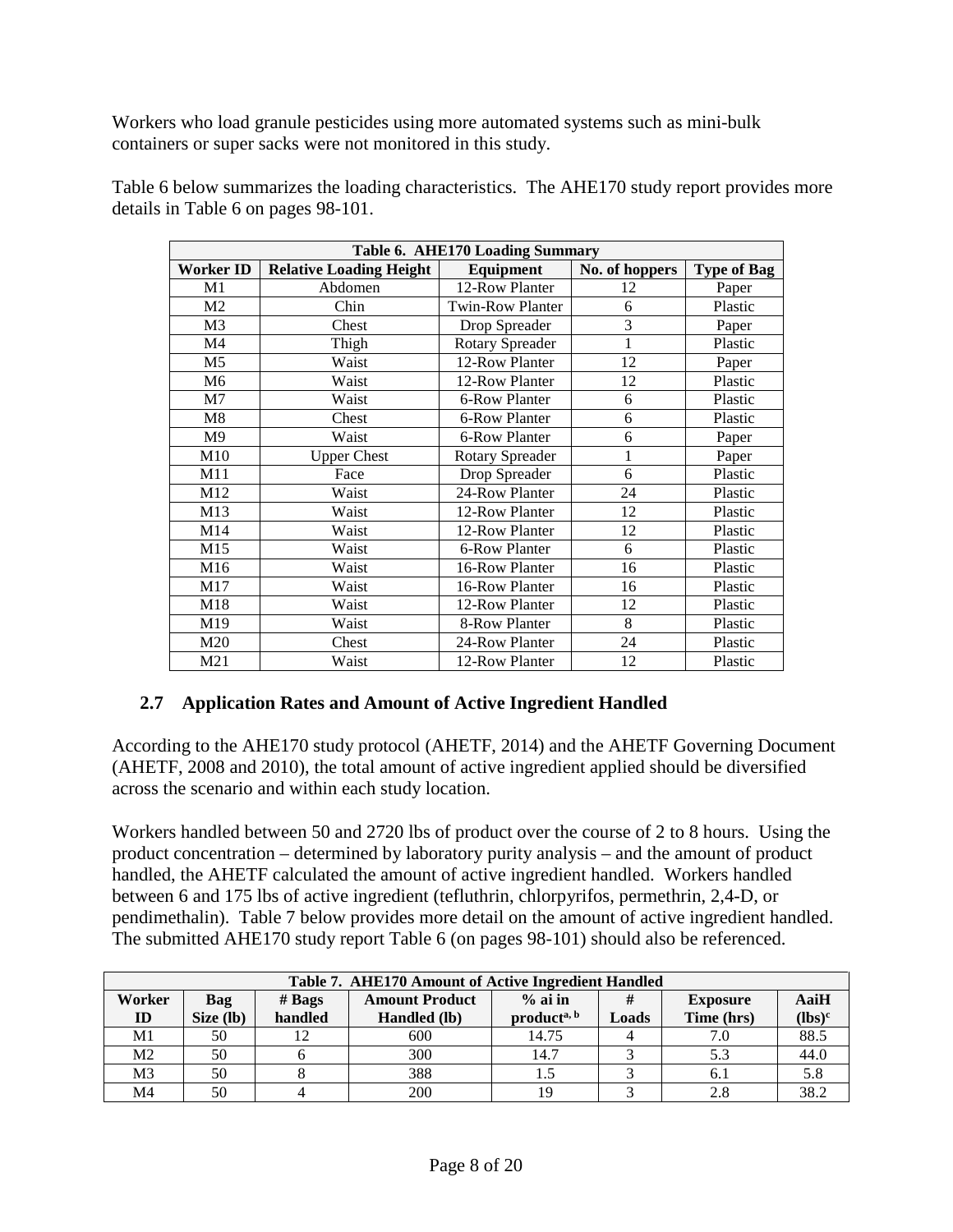| M <sub>5</sub> | 50 | 21             | 1025 | 14.75 | 3              | 7.0 | 157.6 |
|----------------|----|----------------|------|-------|----------------|-----|-------|
| M6             | 50 | 6              | 300  | 3     | 3              | 4.6 | 8.7   |
| M7             | 50 | $\overline{3}$ | 150  | 14.7  | $\overline{4}$ | 3.5 | 22.3  |
| M8             | 50 | 5              | 250  | 3     | 3              | 4.0 | 7.3   |
| M <sub>9</sub> | 50 |                | 50   | 14.75 | $\overline{3}$ | 1.9 | 7.4   |
| M10            | 40 | 68             | 2720 | 2     | 6              | 3.8 | 53.3  |
| M11            | 50 | 13             | 650  | 14.7  | $\overline{4}$ | 4.8 | 93.8  |
| M12            | 50 | 24             | 1200 | 3     | 3              | 6.8 | 36.4  |
| M13            | 50 | 14             | 700  | 3     | 3              | 6.3 | 20.9  |
| M14            | 50 | 23             | 1150 | 14.7  | $\overline{3}$ | 6.2 | 174.5 |
| M15            | 50 | 6              | 300  | 3     | 3              | 3.9 | 8.6   |
| M16            | 50 | 26             | 1270 | 3     | 3              | 6.8 | 39.0  |
| M17            | 50 | 20             | 1000 | 3     | $\overline{4}$ | 7.8 | 28.5  |
| M18            | 50 | 18             | 900  | 3     | 4              | 7.2 | 26.8  |
| M19            | 50 | 6              | 300  | 3     | $\overline{3}$ | 6.5 | 8.8   |
| M20            | 50 | 18             | 900  | 3     | 3              | 4.7 | 28.4  |
| M21            | 50 | 12             | 600  | 2.9   | 4              | 7.4 | 17.6  |

<sup>a</sup> See Table 4 for active ingredients.

<sup>b</sup> The % ai is based on the Certificates of Analysis (see AHE170 Appendix G), not the % ai on the product label.  $\epsilon$  AaiH is approximated by the calculation: lbs product handled  $*$  % ai in product

#### **2.8 Exposure Monitoring and Analytical Methods**

Per applicable AHETF SOPs, standard passive dosimetry methods recognized by EPA as appropriate for worker exposure monitoring were utilized for all monitoring. No biomonitoring samples were collected. Dermal exposure was measured as described below, and are combined (i.e., the measurement results summed together) to reflect dermal exposure underneath a single layer of work clothing (long-sleeve shirt, pants, shoes/socks) and chemical-resistant gloves.

- Hand exposure was measured using a hand rinse method administered at the end of the workday as well as at lunch, restroom breaks, or other instances where workers would otherwise wash their hands as outlined in AHETF SOP 8.B.
- Exposure to the face/neck was measured using a wipe technique as outlined in AHETF SOP 8.C and extrapolated to non-wiped portions of the head according to AHETF SOP 9.K. Thus, for those workers who wore eye protection and/or respirators the extrapolation to the whole head renders the resulting measurement representative of face/neck/head exposure without that additional gear. Generally, 1-2 face/neck wipe samples were collected for each worker then analyzed as a composite sample.
- Dermal exposure to the remainder of the body (torso, arms, and legs) was measured using whole body dosimeters (100% cotton union suits), sectioned into two pieces and analyzed separately according to AHETF SOP 8.A.

Inhalation exposure was measured using OVS tubes mounted on the worker's collar and personal sampling pumps (set at 2 liters per minute) according to AHETF SOP 8.D and 10.G. The concentrations measured represent the chemical available in each worker's breathing zone.

Validated analytical methods specific to each active ingredient and each type of monitoring matrix (i.e., inner dosimeters, hand rinses, etc.) were used to extract residues. Protocol amendment 1 added analytical methods for 2,4-D and amendment 3 clarified the chlorpyrifos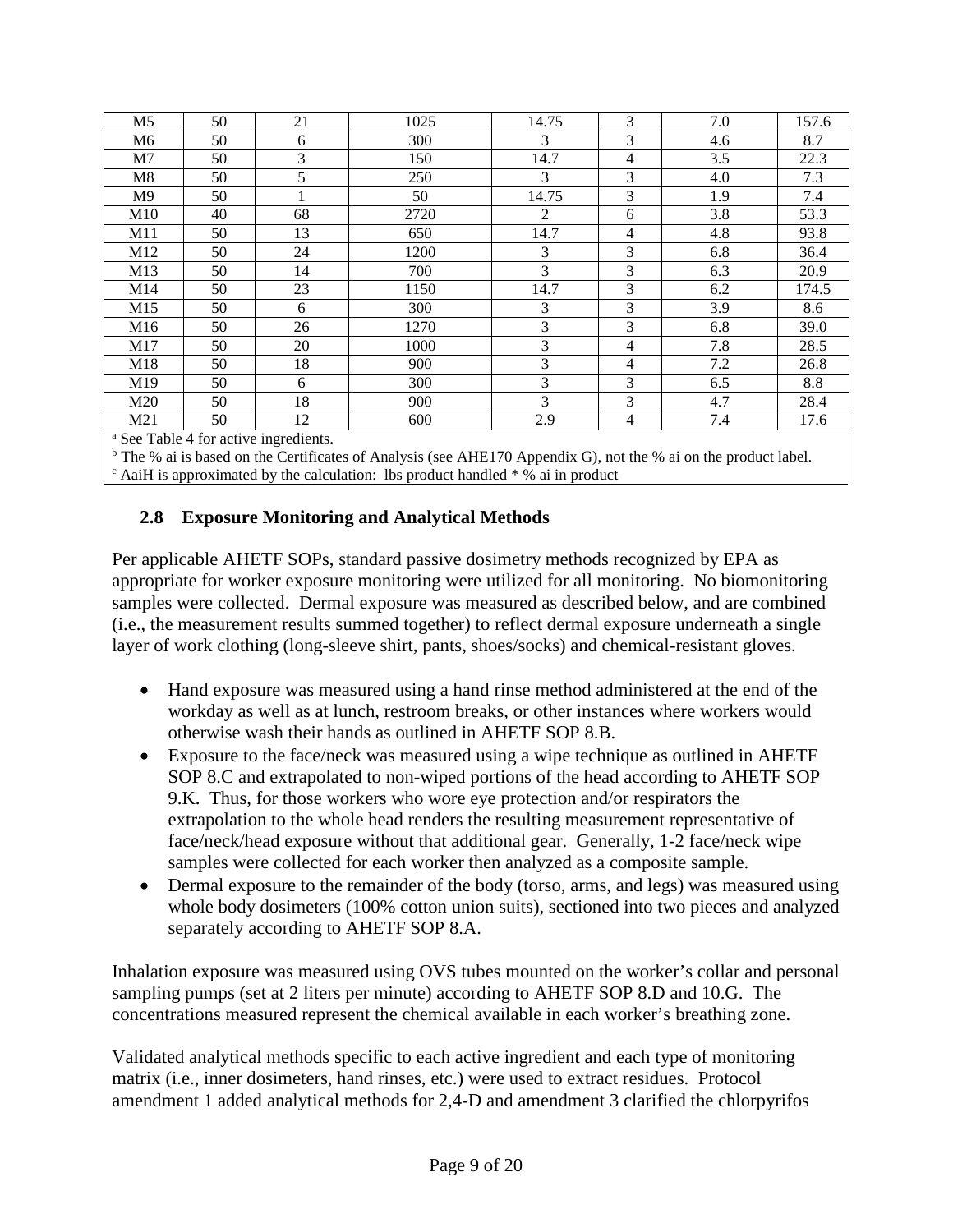and tefluthrin analytical methods. The analytical methods listed below are described in more detail in the AHE170 analytical reports (AHE170 Appendices B, C, D, E, and F):

- Chlorpyrifos
	- o AHE240, "Validation of Analytical Methods for the Determination of Residues of Chlorpyrifos, Ethalfluralin, and Tefluthrin in/on Worker Exposure Matrices"
		- AHETF-AM-111: Determination of Residues of Chlorpyrifos, Ethalfluralin, and Tefluthrin on Two- and Six-Piece Cotton Inner **Dosimeters**
		- AHETF-AM-112: Determination of Residues of Chlorpyrifos on Cotton Face/Neck Wipe Samples
		- AHETF-AM-113: Determination of Residues of Chlorpyrifos in Hand Wash Solutions
		- AHETF-AM-114: Determination of Residues of Chlorpyrifos, Ethalfluralin, and Tefluthrin in OVS Air Sampling Tubes
- Tefluthrin
	- o AHE240, "Validation of Analytical Methods for the Determination of Residues of Chlorpyrifos, Ethalfluralin, and Tefluthrin in/on Worker Exposure Matrices"
		- AHETF-AM-111: Determination of Residues of Chlorpyrifos, Ethalfluralin, and Tefluthrin on Two- and Six-Piece Cotton Inner **Dosimeters**
		- AHETF-AM-114: Determination of Residues of Chlorpyrifos, Ethalfluralin, and Tefluthrin in OVS Air Sampling Tubes
		- AHETF-AM-116: Determination of Residues of Ethalfluralin and Tefluthrin in Hand Wash Solutions
		- AHETF-AM-117: Determination of Residues of Ethalfluralin and Tefluthrin on Cotton Face/Neck Wipe Samples
- Pendimethalin
	- o AHE236, "Validation of Analytical Methods for the Determination of Residues of Pendimethalin in/on Worker Exposure Matrices"
		- AHETF-AM-091: Determination of Residues of Pendimethalin on Six-Piece Cotton Inner Dosimeters (adapted by laboratory for 2-piece dosimeters)
		- AHETF-AM-092: Determination of Residues of Pendimethalin on Cotton Face/Neck Wipe Samples
		- AHETF-AM-093: Determination of Residues of Pendimethalin in Hand Wash Solutions
		- AHETF-AM-094: Determination of Residues of Pendimethalin in OVS Air Sampling Tubes
- Permethrin
	- o AHE227, "Validation of Analytical Methods for the Determination of Residues of Permethrin in/on Worker Exposure Matrices"
		- AHETF-AM-115: Determination of Residues of Permethrin on Two-Piece Cotton Inner Dosimeters (see Protocol Deviation 4)
		- AHETF-AM-077: Determination of Residues of Permethrin in Hand Wash Solutions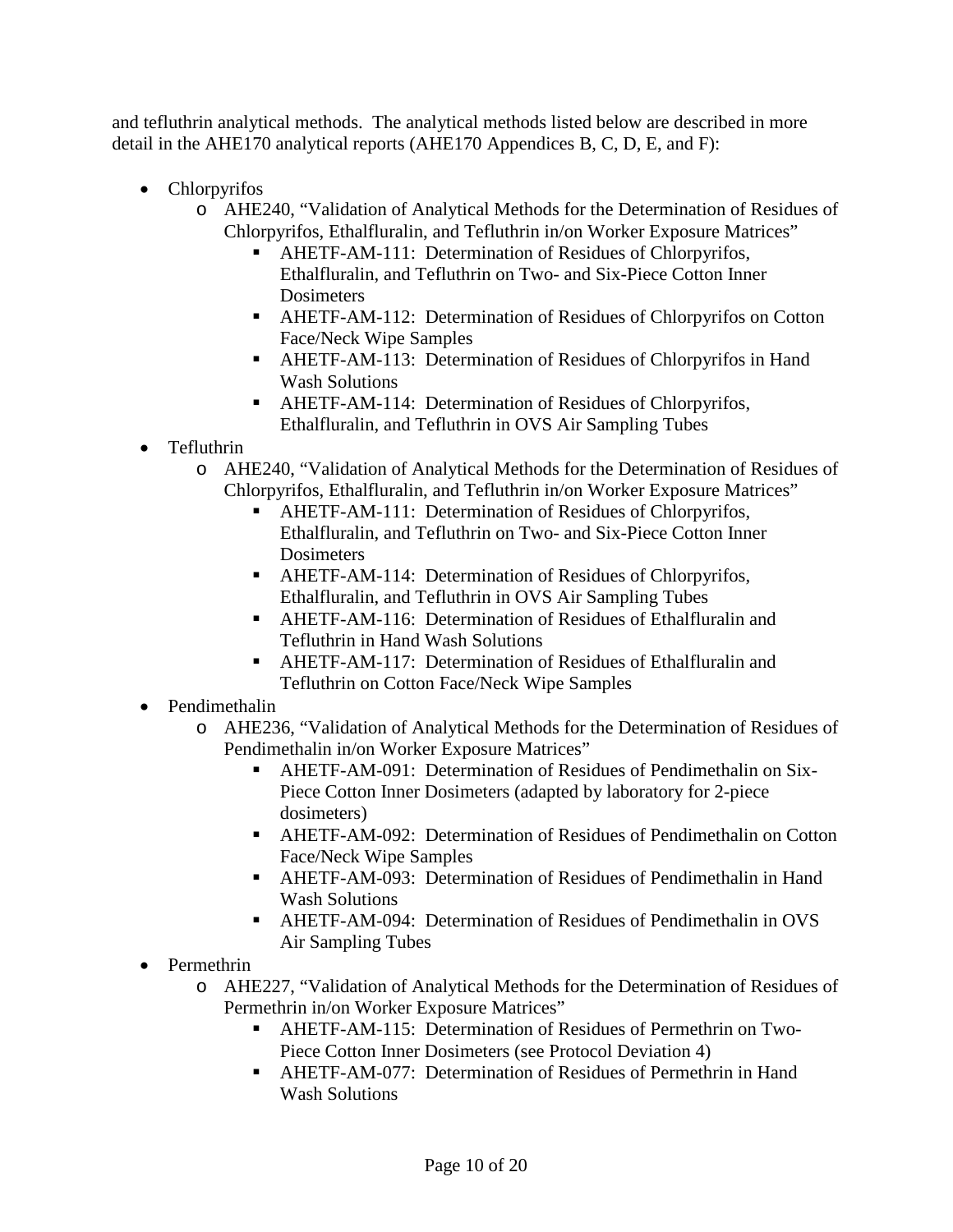- AHETF-AM-078: Determination of Residues of Permethrin on Cotton Face/Neck Wipe Samples
- AHETF-AM-080: Determination of Residues of Permethrin in OVS Air Sampling Tubes

 $\bullet$  2.4-D

- o AHE67, "Validation of Inner Dosimeter, Face/Neck Wipe, Hand Wash, and OVS Tube Methods for the Analysis of 2,4-D and 2,4-DB in Exposure Matrices"
	- AHETF-AM-036: Determination of 2,4-D and 2,4-DB on Two-Piece Cotton Inner Dosimeters (see Protocol Deviation 2)
	- AHETF-AM-033: Determination of 2,4-D and 2,4-DB in Face/Neck Wipe Samples
	- AHETF-AM-034: Determination of 2,4-D and 2,4-DB in Hand Wash **Solutions**
	- AHETF-AM-035: Determination of 2,4-D and 2,4-DB in OVS Air Sampling Tubes

Limits of quantification and detection (as defined in AHETF SOP 9.A) are presented in [Table 9](#page-10-0) below.

<span id="page-10-0"></span>

| Table 9. Analytical Limits (µg/sample) for AHE170 |                           |            |             |             |        |                                |            |             |             |       |
|---------------------------------------------------|---------------------------|------------|-------------|-------------|--------|--------------------------------|------------|-------------|-------------|-------|
| <b>Monitoring</b>                                 | <b>Limit of Detection</b> |            |             |             |        | <b>Limit of Quantification</b> |            |             |             |       |
| <b>Matrix</b>                                     | $2.4-D$                   | <b>CPY</b> | <b>PERM</b> | <b>PEND</b> | TEF    | $2.4-D$                        | <b>CPY</b> | <b>PERM</b> | <b>PEND</b> | TEF   |
| Inner Dosimeter                                   | 0.30                      | 0.13       | 0.38        | 0.17        | 0.06   | 1.0                            | 1.0        | 1.0         | 1.0         | 1.0   |
| Face/Neck Wipe                                    | 0.3                       | 0.07       | 0.15        | 0.24        | 0.19   | 1.0                            | 1.0        | 1.0         | 1.0         | 1.0   |
| <b>Hand Rinse</b>                                 | 0.30                      | 0.07       | 0.38        | 0.22        | 0.11   | 1.0                            | 1.0        | 1.0         | 1.0         | 1.0   |
| OVS air sampler<br>(per section)                  | 0.0015                    | 0.0011     | 0.0006      | 0.0006      | 0.0013 | 0.005                          | 0.005      | 0.005       | 0.005       | 0.005 |

## **3.0 Results**

This section provides a discussion of quality assurance and quality control sampling and the actual field monitoring measurements of workers.

# **3.1 Quality Assurance**

All phases of each study were subject to appropriate quality assurance processes according to EPA's GLPs which included an audit by the AHETF Quality Assurance Unit (QAU) per AHETF SOPs (AHETF SOP Chapter 5: A-K). The inspected phases were: Protocol, Exposure Monitoring, Preliminary Study Data, Draft Final Report, Final Report, and Post-Audit Final Report. The study contains a signed quality assurance compliance statement as required by GLPs. Protocol amendments or deviations were addressed appropriately per GLP guidance and are described further in Section 4.0.

# **3.2 Quality Control**

AHETF instituted various quality control measures to ensure proper field conduct including preparation and handling of exposure measurement matrices, evaluation of test material, and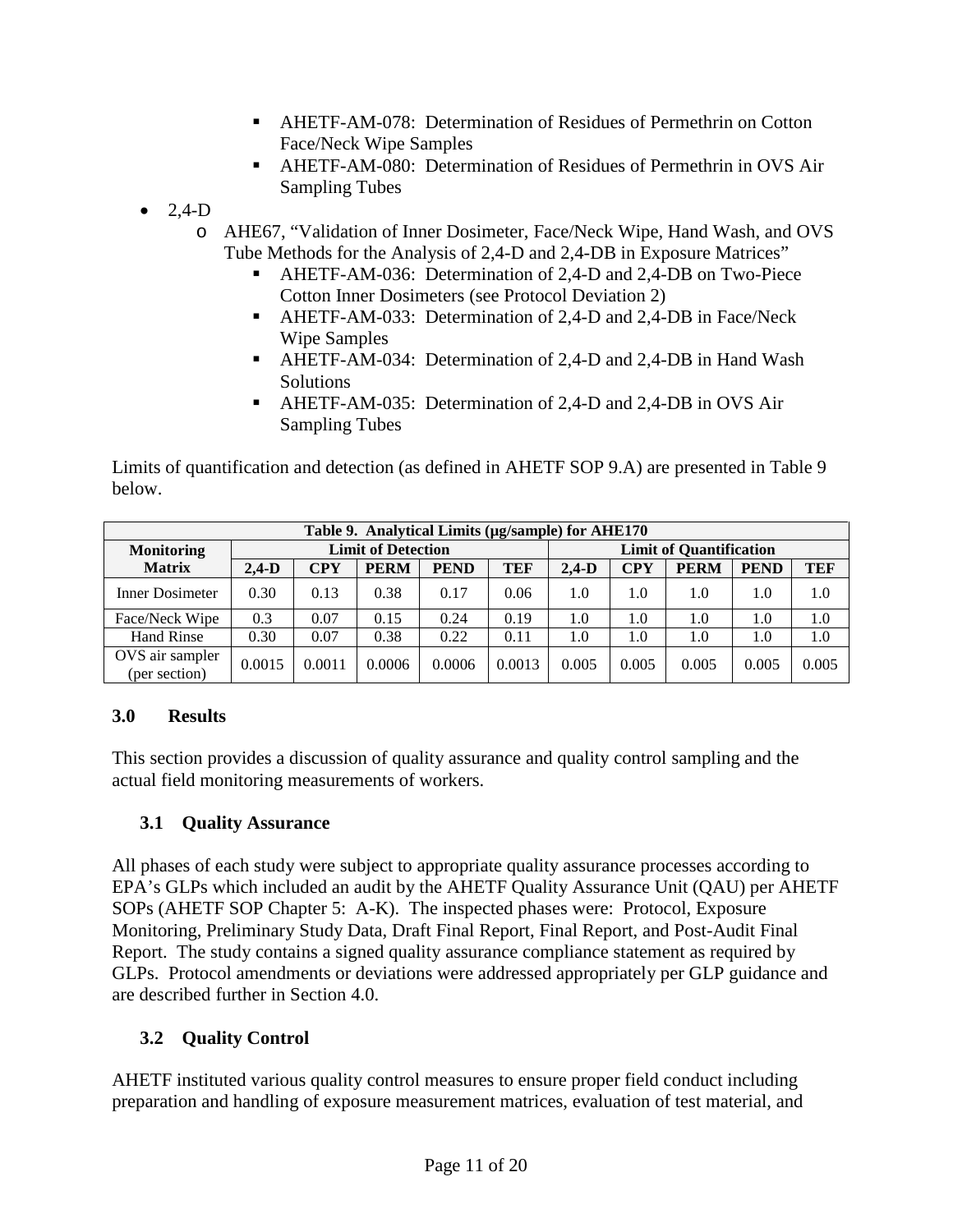field observations (AHETF SOP Chapter 10: A-G). Analytical methods were validated appropriately ensuring that all exposure matrices could be measured for the surrogate active ingredients proposed. Analytical quality control measures for ensuring the integrity of measurements captured in the research were also instituted according to AHETF SOP 9.J.

Exposure monitoring matrices (inner whole body dosimeters, hand washes, face/neck wipes) were fortified with known amounts of active ingredient to assess their stability during field, transit, and storage conditions according to AHETF SOP 8.E. Laboratory control samples were also fortified at the level of quantification and at levels capturing the range of expected field exposures for each matrix. Generally, field fortification samples were collected in triplicate at each of 3 levels (high, middle, and low) on each sampling day. Travel fortifications were generally conducted on each day of sampling in duplicate only at the high fortification level. Untreated control samples – included to determine if there are significant background sources or contamination during sample processing – were generally conducted in duplicate on each day of sampling.

The following sections provide results for all quality control sampling across all exposure measurement matrices for all chemicals used.

# **3.2.1 Field and Laboratory Control Samples**

There were several instances where field control samples contained detectable residues, mostly for OVS samplers which have relatively low analytical limits. In three instances concurrent laboratory controls had residues slightly above the matrix LOD. Per AHETF practice, field samples were not adjusted/reduced for presence of the chemical in control samples. More detailed results can be found in AHE170 Appendix B Tables 6-13 on pages 351-364, Appendix C Tables 6-10 on pages 462-467, Appendix D Tables 6-10 on pages 530-534, Appendix E Tables 6-10 on pages 599-604 and Appendix F Tables 6-13 on pages 710-731.

# **3.2.2 Field Fortification Recoveries**

Field fortification sampling matrices are spiked with known amounts of chemical, then placed under similar conditions and duration as the actual sampling matrices used on the workers (including drawing air through OVS samplers). The intent of these samples is to quantify potential residue losses due to the sampling methods used under actual field conditions. Additional samples are also fortified to assess degradation of the sample during transit from the field to the lab and during sample storage. However, per AHETF protocol, these are only analyzed if anomalous field fortification recoveries indicate potential degradation during transport and sample storage. No storage or transport fortification samples were analyzed since field fortification results did not indicate any significant problems related to excessive degradation of residues.

Field fortifications are conducted at 3 levels to capture the expected range of results, with triplicate samples taken on each day at each fortification level. Once analyzed, the average recovery results (expressed as a percentage of known amount applied) are used as multipliers to adjust, or correct, all measured field samples to 100%.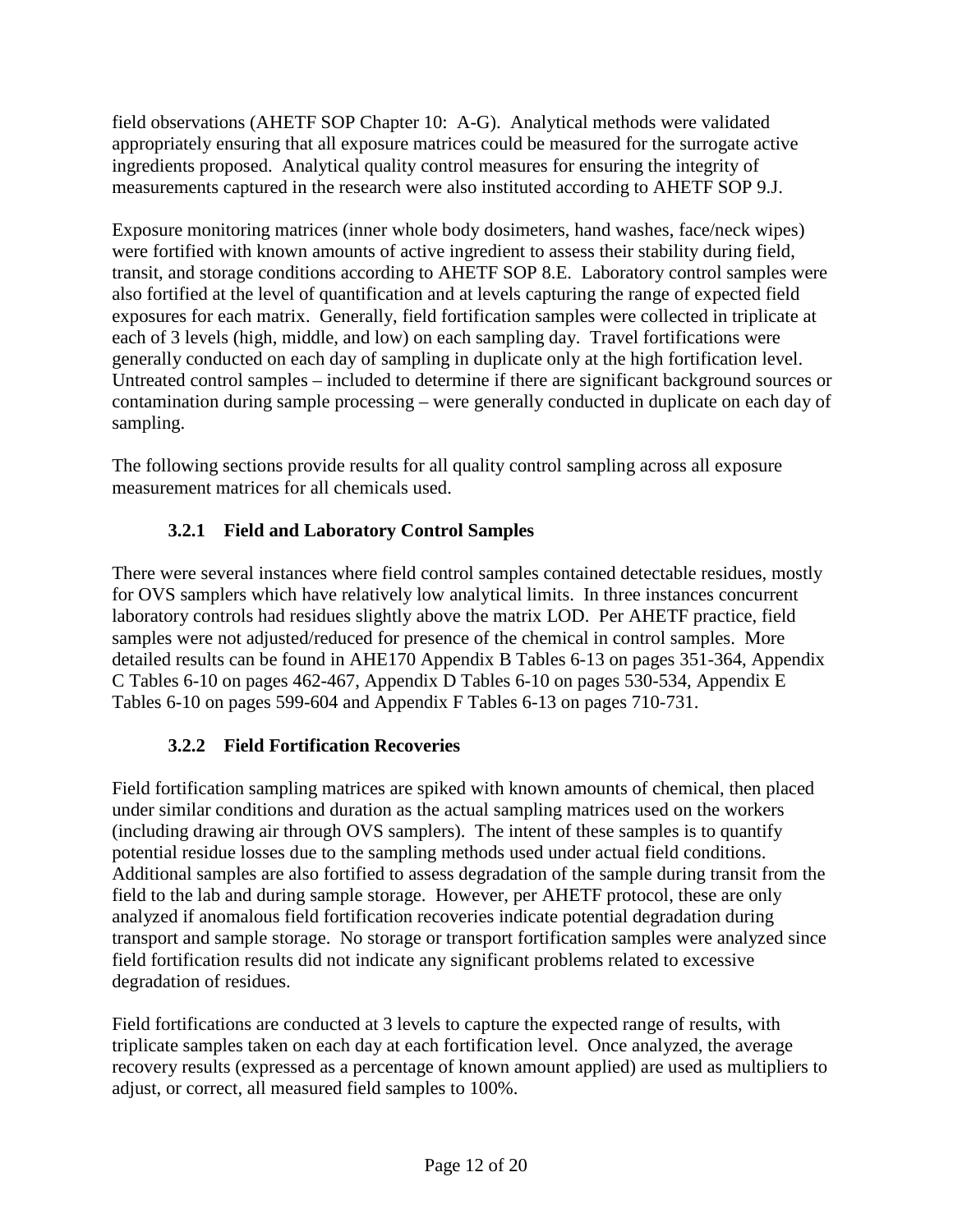As the fortification samples are conducted at levels to capture the range of expected field sample results, adjustments are done using the average percent recovery for the fortification level closest to the measured field sample<sup>[6](#page-12-0)</sup>. The mid-point between each fortification level is used as the threshold in determining the average recovery percentage for use in adjusting the field sample.

With some exceptions, field fortification averages for each fortification level and each monitoring matrix were in the range of 70-120% with coefficients of variation (CV) generally less than 25%. Figure 1 below shows the field fortification results (CV by Average) across all fortification levels and dosimetry matrices, overlaid with the 70-120% and 25% benchmarks. For more details on field fortification results see AHE170 Table 11 on pages 199-213. A summary for each matrix is provided in the sections below.





<span id="page-12-0"></span> $6$  Per AHETF standard procedure, if average recovery is  $> 120\%$  the maximum ("downward") adjustment value applied is 1.2.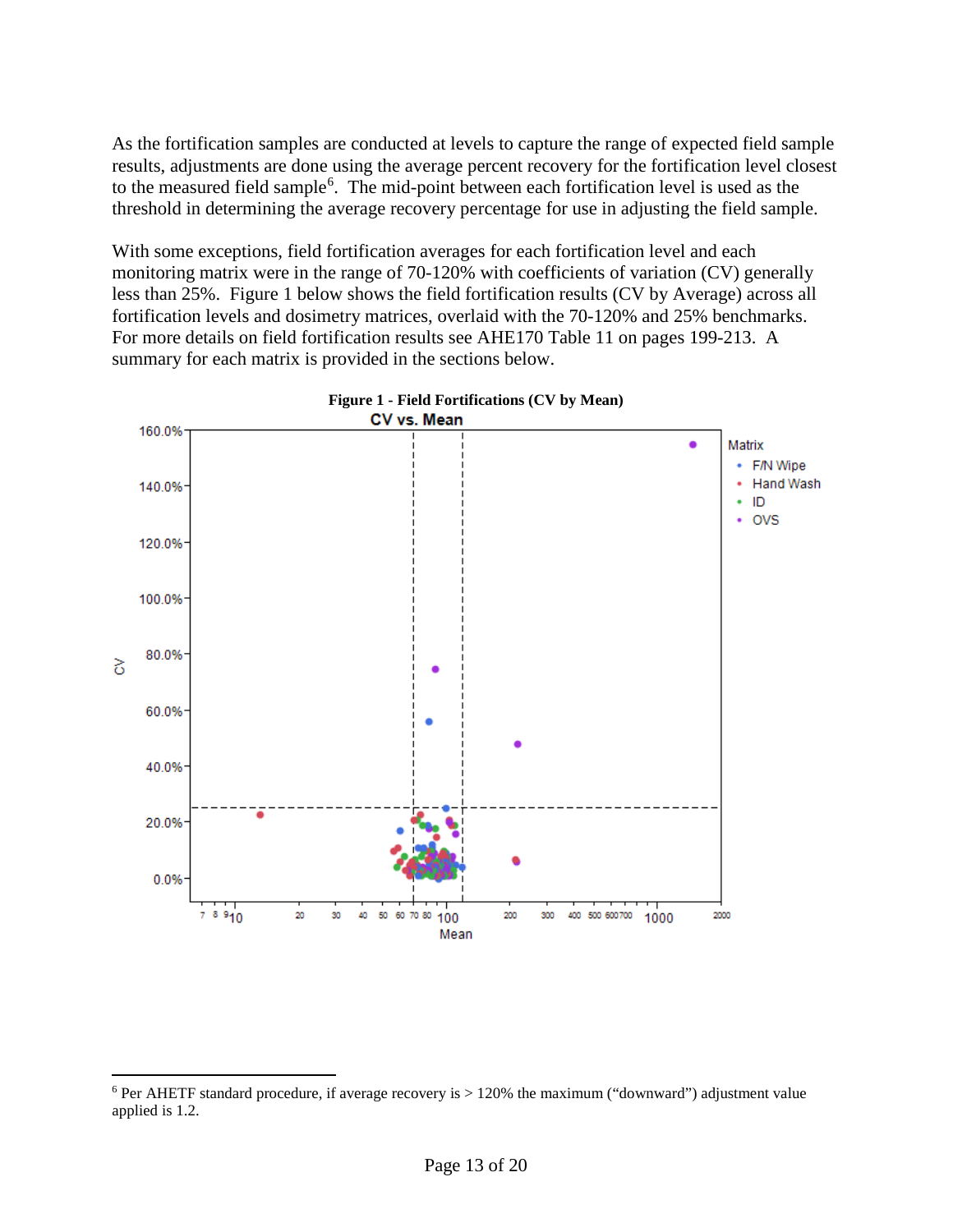#### **3.2.2.1 Inner Dosimeters**

Results for inner whole body dosimeter (WBD) field fortification samples were acceptable, with recoveries averaging from 70% to 120% with few exceptions and coefficients of variation less than 25%.

#### **3.2.2.2 Face/Neck Wipes**

Results for face/neck wipe field fortification samples were acceptable, with average recoveries ranging from approximately 70% to 120% and coefficients of variation less than 25% with a few exceptions.

Four face/neck wipe fortification samples from monitoring date 5/1/15 (corresponding to M6) were broken or leaked and could not be used. However, the results were moot as all face/neck wipe samples for M6 were < LOQ and did not require any adjustments based on field fortifications.

#### **3.2.2.3 Hand Washes**

Results for hand wash field fortification samples were acceptable with coefficients of variation less than 25%, though a number of average recoveries were outside the benchmark range of 70% to 120%. Some notable instances include:

- In the case of M3 the low level fortification had an average recovery of 212%, however no hand wash sample for M3 corresponded with that low level.
- One hand wash fortification sample on monitoring date  $4/22/16$  (corresponding to worker M14) was broken or leaked and could not be used. This did not affect the results as this fortification level did not correspond to hand wash field samples for M14.
- Hand wash fortification samples were also broken/compromised for those corresponding to M1 and M2 (monitoring date 3/21/15). However, the fortification level corresponding to the field samples still had useful/reliable results.
- High level fortifications for monitoring date 6/2/15 (M10) had very low recoveries, with the AHETF suspecting the magnitude exceeded the limit of solubility for that particular active ingredient (pendimethalin). No worker samples corresponded to that level however, so there was no issue as to whether to make use of the result.
- For monitoring date 8/18/15 (M11) a single anomalous result in the triplicate set was not included in the calculation of the mid-level average.

## **3.2.2.4 OVS Air Samplers**

Results for OVS field fortification samples were acceptable, with average recoveries largely ranging from 70% to 120% and coefficients of variation less than 25%. Notable instances include:

• The low level OVS fortification for monitoring date  $4/2/15$  (corresponding to M3) had the largest outlier across all fortification sampling in terms of both the average recovery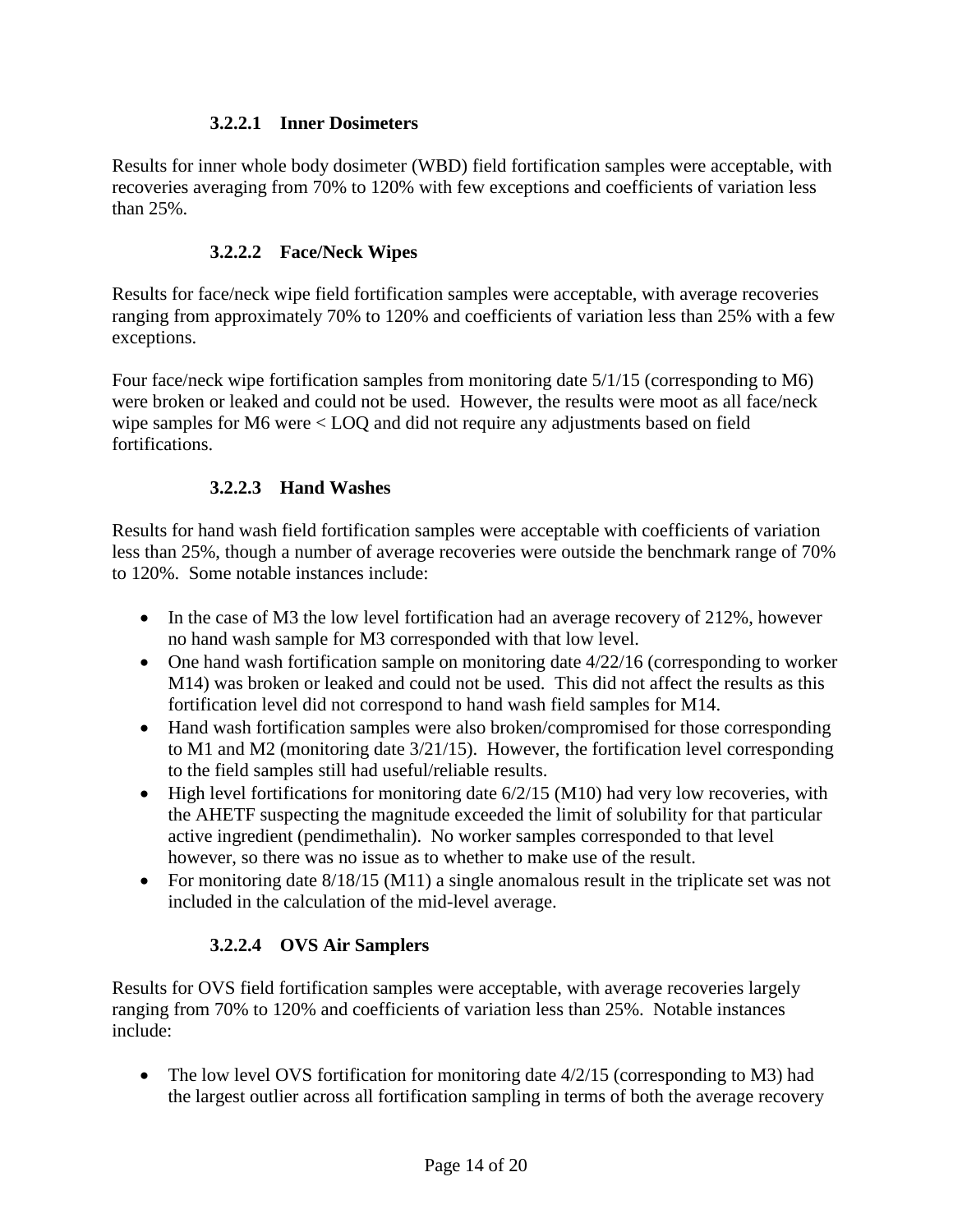$(> 1000\%)$  and the coefficient of variation (155%); any samples corresponding to the low level were adjusted by the result for the mid-level recovery<sup>[7](#page-14-0)</sup>.

- The low level fortification for monitoring date 4/4/15 was similarly high at 217% with a CV of 48%; contamination was suspected.
- In the case of monitoring date  $6/2/15$  (M10), low level fortifications were consistently high; for samples corresponding to this level, the AHETF chose to use the results from the mid-level fortification.

## **3.3 Field Measurements**

The following sections summarize the exposure monitoring results, conducted as described in Section 2.8. Exposure values reflect total exposure for workers across their monitoring periods, not normalized by any exposure metric. All measurements were appropriately adjusted for field fortification recoveries (see Section 3.2.2). Face/neck wipe measurements were extrapolated to un-wiped portions of the face and head according to AHETF SOP 9.K. For samples below the LOQ or LOD,  $\frac{1}{2}$  LOQ or  $\frac{1}{2}$  LOD was used.

## **3.3.1 Inner Dosimeters**

Without field fortification adjustments, WBD sections ranged from  $\langle$  LOQ to 344 µg. Out of a total of 42 inner dosimeter samples, 2 were < LOQ while none were < LOD. AHE170 Table 14 on page 230 provides more details on these samples.

After adjusting for field fortification recoveries and summing the two separate body sections, the total dermal exposure underneath the long-sleeve shirt and pants ranged from  $1.7 - 403 \mu$ g with an average of 113 µg.

## **3.3.2 Face/Neck Wipes**

Without field fortification adjustments, face/neck wipe samples ranged from  $\langle$  LOQ to 48.99 µg. Out of a total of 21 face/neck wipe samples, 4 were < LOQ while none were < LOD. AHE170 Table 14 on page 230 provides more details on these samples.

Because some workers wore eye protection and/or respirators, and because measurements cannot be easily conducted on hair, extrapolations from those portions of the face/neck that are wiped need to be made to portions of the head that are not measured. Specifics on these adjustment factors can be found in AHETF SOP  $9.K<sup>8</sup>$  $9.K<sup>8</sup>$  $9.K<sup>8</sup>$ .

<span id="page-14-0"></span><sup>&</sup>lt;sup>7</sup> The AHE170 report incorrectly notes on page 200 (footnote "a") that no field sample corresponded to this level. The back-section from the OVS sample for M3 would have corresponded to this fortification level however was instead adjusted by the mid-level recovery.

<span id="page-14-1"></span><sup>&</sup>lt;sup>8</sup> PPE adjustment factors:  $1 =$  no adjustment;  $1.1 =$  goggles/safety glasses;  $1.1 =$  half-face respirator w/thin straps; 1.2 = half-face respirator w/thick straps; 1.4 = eye protection + half-face respiratory w/thick straps.

PPE-adjusted value  $(\mu g)$  = collected residue  $(\mu g)$  X PPE adjustment factor.

Extrapolated Total Head ( $\mu$ g) = Total Face/Neck Residue ( $\mu$ g) + {Total Face/Neck Residue ( $\mu$ g) X [(Ratio Face/Neck SA  $(cm^2)$ : Total Body SA  $(cm^2)$ )  $\div$  (Ratio "Rest of Head" SA  $(cm^2)$ : Total Body SA  $(cm2)$ ]].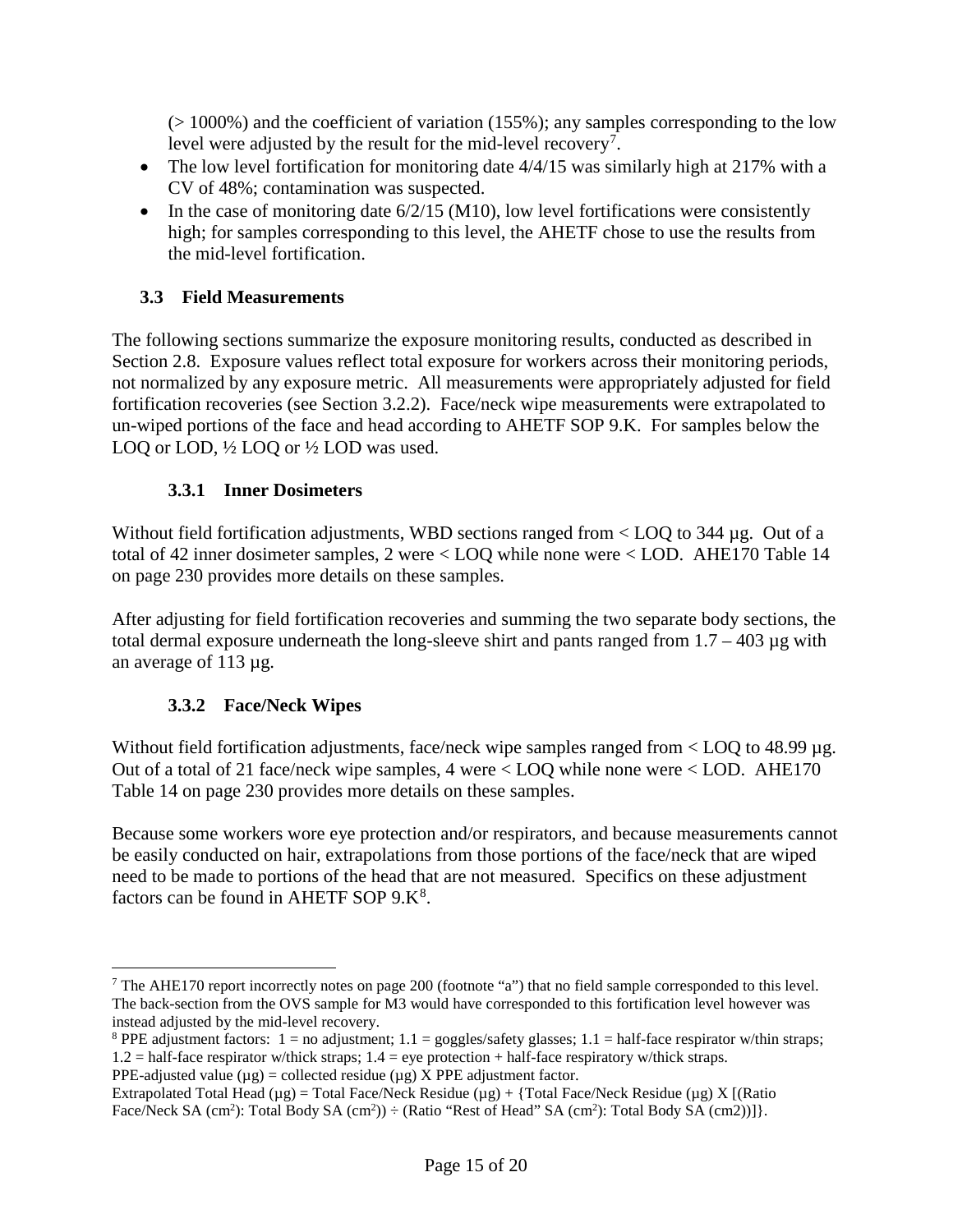After adjusting for field fortification recoveries and extrapolating to non-wiped portions of the head described above, total head exposure ranged from  $0.80 - 105 \mu$ g with an average of 28  $\mu$ g.

# **3.3.3 Hand Washes**

Per protocol, hand wash samples were collected at the end of each work day and at points where workers would normally wash their hands such as during restroom or lunch breaks. The number of hand wash samples ranged from 1 to 4: 5 workers had only one sample (at the end of the day), 6 workers had 2 samples, 7 workers had 3 samples, and 3 workers had 4 samples.

Notably, hand wash samples for workers M1 and M2 were lost and could not be analyzed. In the case of worker M1, 3 out of 4 samples were lost; for M2, 2 out of 3 samples were lost. In order to make use of their results, imputation of the lost samples would be necessary with different assumptions and methods employed regarding the magnitude of the missing results. How best to impute the lost samples is not addressed here; the EPA review of the submitted AHETF scenario monograph should be consulted (Crowley, [date]). Thus this section summarizes hand wash sample results including only the (singular) samples available for workers M1 and M2.

Without field fortification adjustments, individual hand wash samples ranged from < LOD to 60 µg. Out of a total of 50 hand wash samples, 4 were < LOD while 14 were < LOQ. As previously stated, 5 of those 50 samples were lost. AHE170 Table 14 on page 230 provides more details on these samples.

After adjusting for field fortification recoveries and summing each worker's hand wash samples, hand exposure (representing use of chemical-resistant gloves) ranged from  $0.04 - 132 \mu$ g with an average of 15 µg. Again, these results do not include imputation of the lost samples for workers M1 and M2.

# **3.3.4 OVS Air Samplers/Inhalation Exposure**

Front and back sections of the OVS tube were analyzed separately. All front section samples had quantifiable residues while 4 of 21 back section samples were < LOD. Without field fortification adjustments, front sections ranged from 0.132 to 11 µg and back sections ranged from < LOD to 0.072 µg. AHE170 Table 15 on page 231 has more details on these results. After adjusting for field fortification recoveries, the total (front section + back section) collected active ingredient amounts ranged from  $0.14 - 12.1$  ug with an average of  $2.31$  ug.

The AHE170 report – as it is mainly a presentation of field and analytical results – presents only total mass of active ingredient collected by the air sampling units. A separate AHETF submission describing the open pour loading granules scenario (under separate EPA review; Crowley, [date]) presents worker inhalation exposures based on an assumed breathing rate. To calculate worker inhalation exposures, the measured (mass) amounts are adjusted based on the sampling pump's air flow rate (in liters per minute) and a typical worker's breathing rate for this type of activity.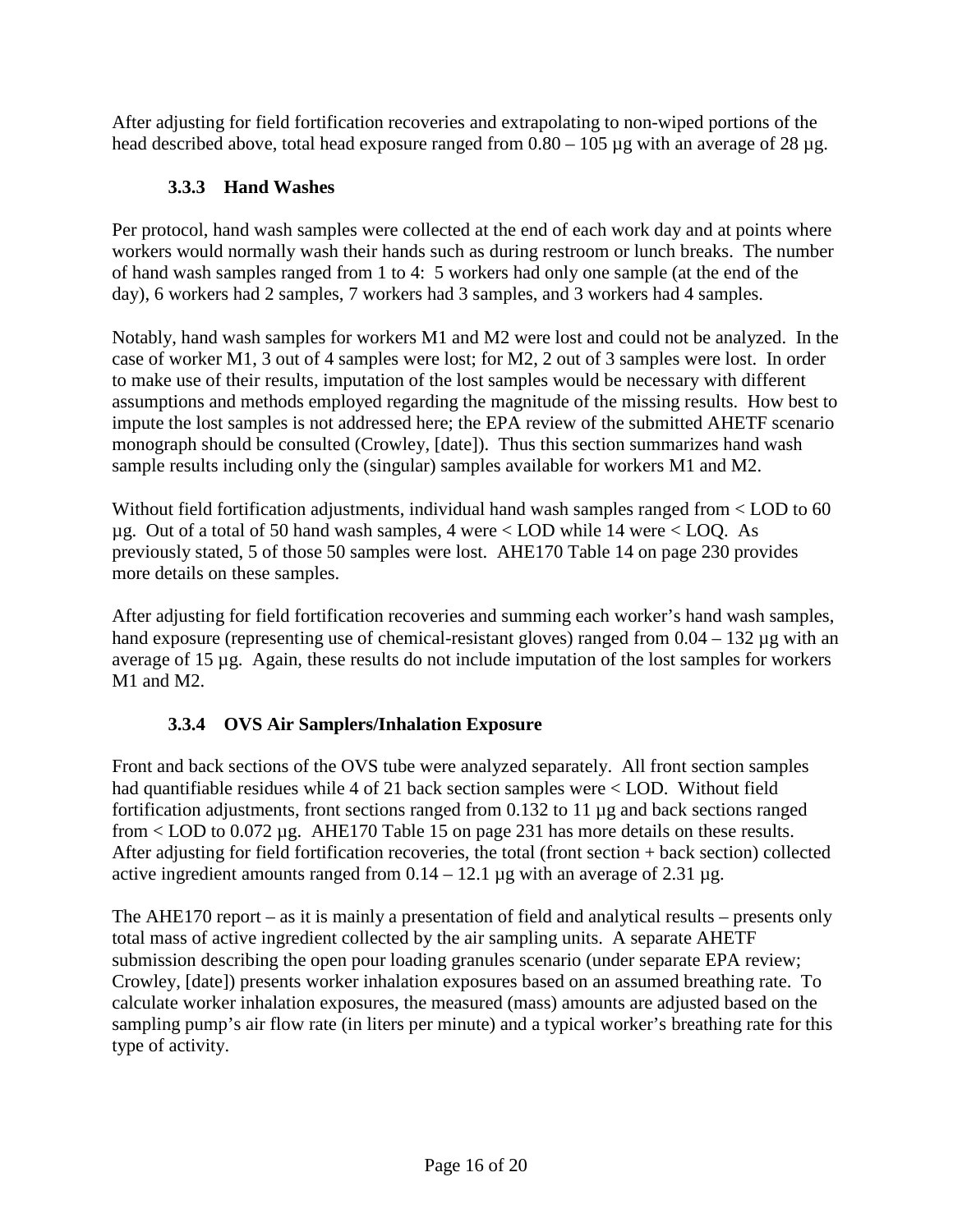For workers handling granule products, a breathing rate of 26.7 liters per minute was used, representing moderate activities such as lifting heavy bags (NAFTA, 1998). The calculation is as follows:

*Inhalation exposure = Adjusted residue* ( $\mu$ g) \* [*Breathing rate* (*LPM*)  $\div$  *Pump flow rate* (*LPM*)]

Based on these calculations, worker inhalation exposures ranged from  $1.86 - 162 \mu$ g with an average of 30.6 µg.

## **3.4 Field Observations**

Field researchers observed each worker and recorded their behavior throughout the work day. These can be found in the AHE170 report in Table 9 on pages 108-163.

Many of the observations detailed routine loading procedures. For example: M15 at 8:25 am – "Opened bag C1, lifted to waist high, poured  $\sim 1/3$  into each of right three hoppers (6 pours total), shook all granules out, and closed hoper lids". Other observations can potentially provide clues as to determinants of exposure – examples of these types of observations include:

- M16 at 7:06 am: "Slight dusting noted as pouring. The boxes are at waist height. Dusting noted as shaking bag empty. He lays empty bags on ground. He does carry & hold bags against front of body."
- M17 at 12:50 pm: "Donned gloves and commenced load. This load used 2 hoppers per bag. TS almost filled each hopper and some TS dust blew out, but strong winds blew away from worker. TS bag had small holes and small amount of TS poured to ground near feet. Dust is visible on stacked bags and blows upward when weight is dropped on bags near arms."
- M9 at 7:03 am: "Lifted bag, held against chest and poured a small amount in each hopper (~2-3 lbs). Wind is strong, carrying visible plume away from worker. Working left to right on planter."

Data users are recommended to review the field observations to get a sense of the variation in worker practices within the dataset.

## **4.0 Protocol Amendments and Deviations**

Amendments to the study protocol and protocol deviations are detailed below. For additional details, see the AHE170 study report on pages 12-13 as well as Appendix A on pages 277-295.

The four protocol amendments outlined were reasonable accommodations to accomplish the research and did not adversely impact the study conduct or the exposure monitoring results.

Protocol Amendments:

• Amendment 1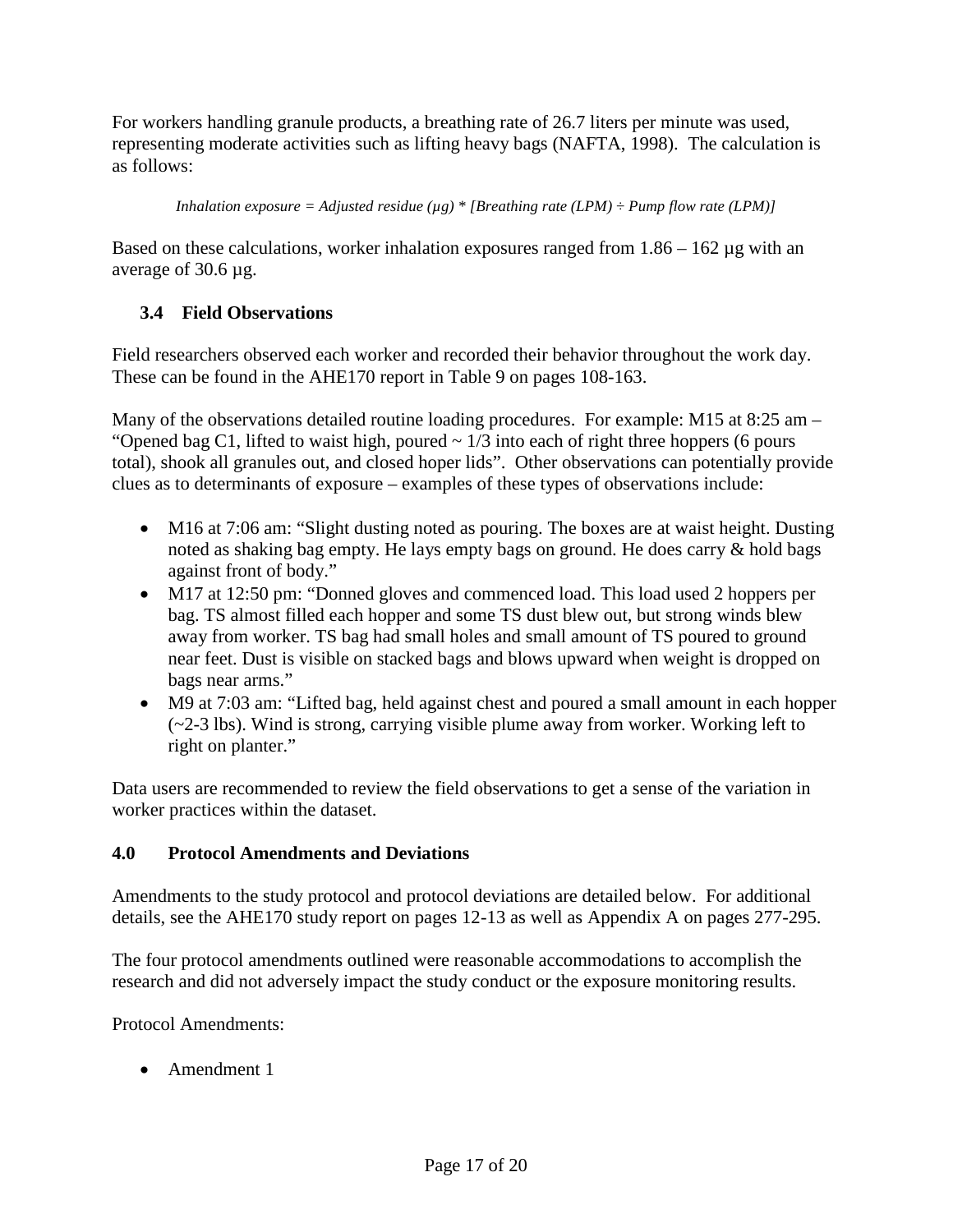- o Added 2,4-D as a surrogate active ingredient. This chemical was not included in the list of potential surrogates in the original protocol; it was added in this amendment in March 2015 as it had the potential to increase participation in the research. One worker out of 21 loaded a granule pesticide containing 2,4-D.
- Amendment 2
	- o To allow for quicker recruitment potential, allowed for AHETF to make initial contact with an employer referred to by another employer. This amended the process where the AHETF would rely on the employer to make initial contact with their referral. AHETF found this process hampered by a lack of time for one employer to contact another.
- Amendment 3
	- o Changed analytical methods for tefluthrin and ethalfluralin from AHETF-AM-112 (face/neck wipe analyses) and -113 (hand wash analyses) to AHETF-AM-116 (hand wash analyses) and -117 (face/neck wipe analyses). AHETF found that analytical methods -112 and -113 were not adequate for extraction/removal of tefluthrin.
- Amendment 4
	- o Relaxed some protocol recruitment requirements due to difficulties in obtaining remaining 2 of 21 participants (significant rainfall during 2016 spring planting season in northeast U.S.)
	- o Allowed for up to 5 workers within a monitoring area
	- o Allowed for the remaining two monitored workers to handle an amount of active ingredient within the same AaiH strata as another worker monitored in the same area.

The four protocol deviations are outlined below including EPA conclusions with respect to their lack of adverse impact on study results:

- Deviation 1
	- o Researcher did not conduct hand wash sample when worker M1 smoked a cigarette. M1 did not wash hands during this break, so significant residues are not expected to have been lost by this deviation.
	- o M1 did not wear product-required gloves for handling pesticide-containing seed. The treated seed did not contain the surrogate active ingredient handled by M1, so exposure results were not affected.
- Deviation 2
	- o Inner dosimeter analytical method AHETF-AM-032 for 2,4-D incorrectly referenced. The proper method – AHETF-AM-036 – applicable for two-piece dosimeter analysis was used by the laboratory.
	- o Researchers provided M7 and M9 with nitrile gloves for a product listing barrier laminate and Viton® as recommendations. Nitrile gloves however, are also suitable for granular products.
	- o Only 1 lot of 3 test substances handled by M10 were sampled/analyzed. The label-specified nominal concentration was used to calculate the amount of active ingredient handled. No issues as across AHE170 test results consistently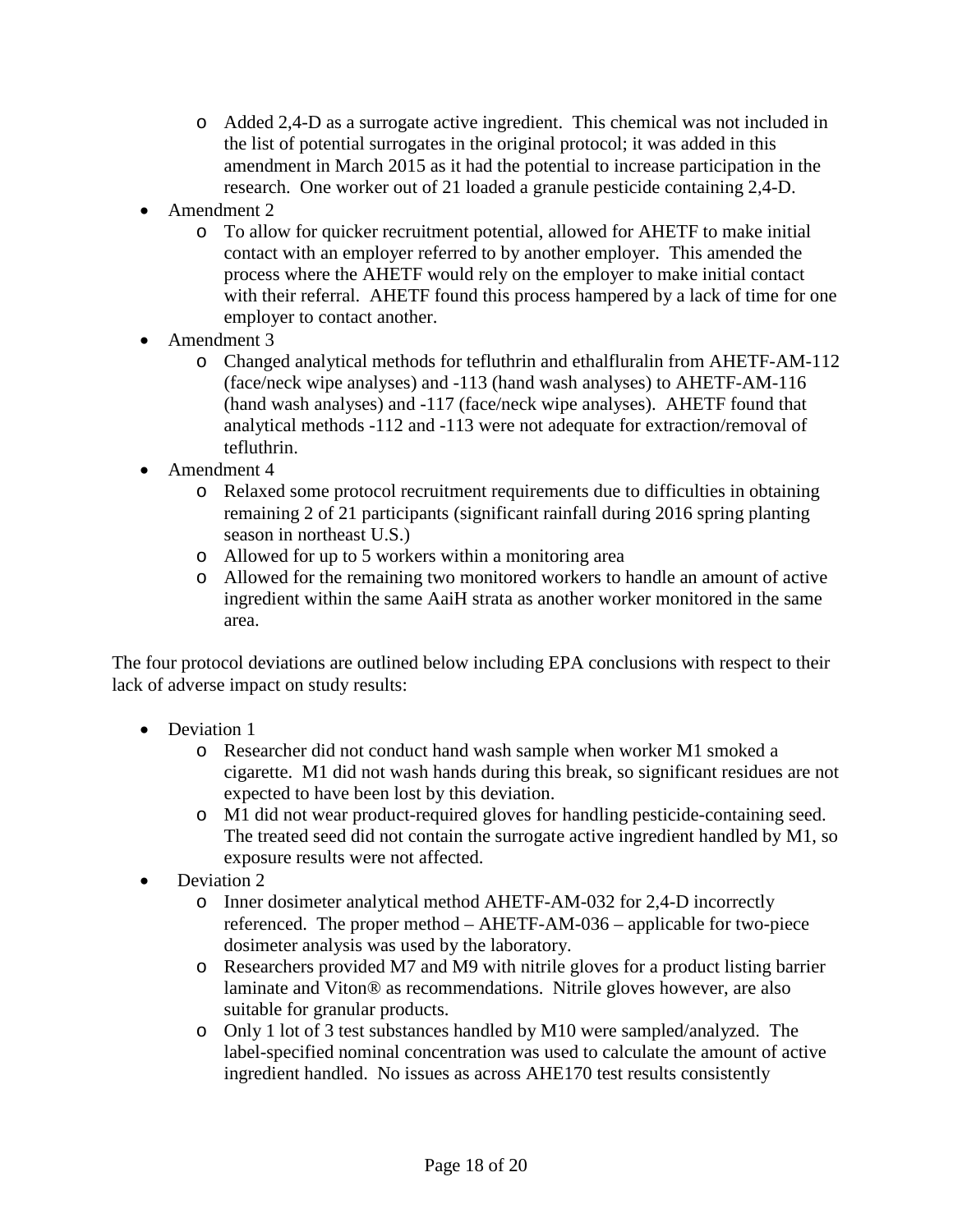demonstrated that product label statements of active ingredient content matched analytical purity.

- o Grower names did not accurately specify the type of corn for three monitoring areas. Identification of corn type was intended to maximize recruitment; lists were already sufficiently large enough to mitigate any issues associated with this deviation.
- Deviation 3
	- o Various fortification samples not taken due to lack of intact ampoules. No impact on study as no field sample corresponded to these unavailable fortification levels.
	- o Flow rate not measured for a malfunctioning air sampling pump. Period of malfunction was only a total of 4 minutes, and initial flow rate for functioning pump is reasonable; sample still considered valid.
- Deviation 4
	- o Protocol not amended to incorporate proper permethrin analytical method for twopiece inner dosimeters. AHETF-AM-076 (six-piece dosimeter method) specified, however AHETF-AM-115 (two-piece method) was used. Though the protocol was not amended, AHETF-AM-115 is the proper/validated analytical method for two-piece dosimeter analysis.

#### **5.0 Conclusion**

As the study followed the corresponding protocol as well as EPA guidelines for occupational pesticide exposure monitoring, the results are reliable for assessment of exposure and risk for workers manually open pour loading of granule pesticides.

Since these exposure data were collected with the intent of populating a generic pesticide exposure database, reviewers are directed to the additional information and statistical analyses in the AHETF Open Pour Loading Granules Monograph (AHE1017: Bruce and Holden, 2017). Review of the monograph as well as recommendations for use of the data by EPA exposure assessors is in a separate EPA review memorandum (Crowley, [date]).

#### **6.0 References**

AHETF, (2008). Volume IV AHETF Revised Governing Document for a Multi-Year Pesticide Handler Worker Exposure Monitoring Program. Version Number: 1. April 7, 2008. Agricultural Handlers Exposure Task Force (AHETF). EPA MRID 47172401.

AHETF, (2010). Governing Document for a Multi-Year Pesticide Handler Exposure Monitoring Program, Version 2, August 12, 2010.

AHETF, (2014). Protocol Authorization – Determination of Dermal and Inhalation Exposure to Workers During Open Pour Loading of Granules. May 31, 2014. Final signed date December 5, 2014.

Bruce, E. (2017). Determination of Dermal Exposure and Inhalation Exposure to Workers During Open Pour Loading of Granules. Study Number AHE170. Unpublished study sponsored